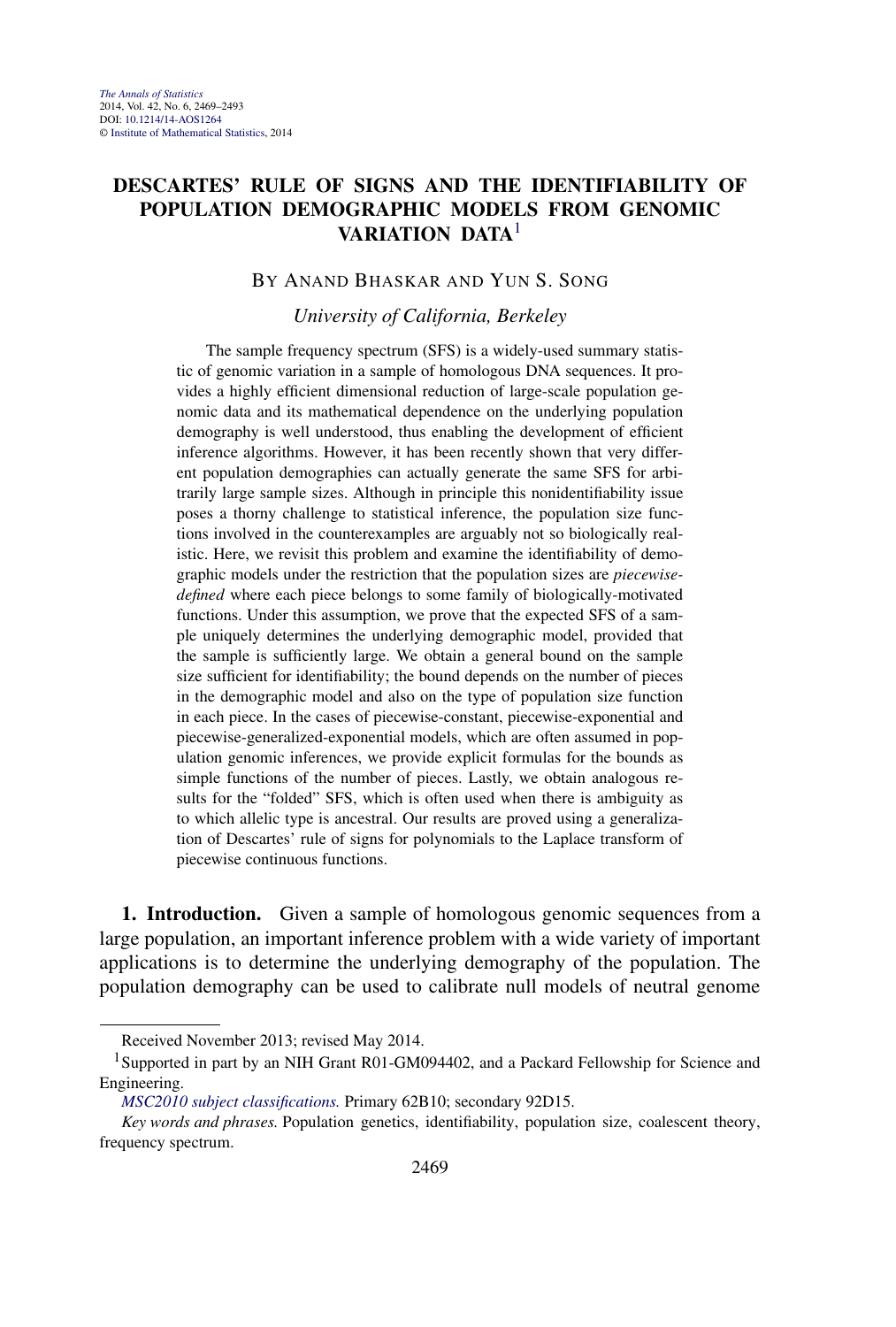evolution in order to find regions under selection [\[2,](#page-22-0) [25,](#page-23-0) [45\]](#page-24-0); to stratify samples in genome-wide association studies [\[3,](#page-22-0) [28,](#page-23-0) [33,](#page-23-0) [37\]](#page-23-0); to date historical population splits, migrations, admixture and introgression events [\[10,](#page-22-0) [18,](#page-22-0) [24,](#page-23-0) [26,](#page-23-0) [40,](#page-24-0) [43\]](#page-24-0); and so on. Recently, several large-sample genome- and exome-sequencing datasets have become available [\[1,](#page-21-0) [4,](#page-22-0) [6,](#page-22-0) [31,](#page-23-0) [44\]](#page-24-0), shedding new light on patterns of genetic variation that were not previously observable in smaller datasets. Such largesample studies offer an exciting opportunity to infer demography in unprecedented detail.

One widely-used measure of genetic variation in a set of homologous genome sequences is the sample frequency spectrum (SFS). For a sample of size  $n$ , the SFS counts the proportion of dimorphic (i.e., with exactly two distinct observed alleles) sites as a function of the frequency  $(\frac{b}{n}$ , where  $1 \le b \le n - 1$ ) of the mutant allele in the sample. The SFS is useful for several reasons. First, the SFS is a succinct summary of a large sample of genomic sequences, where the information in *n* sequences of arbitrary length can be summarized by just *n* − 1 numbers. This makes the SFS both mathematically and algorithmically tractable. In particular, since the SFS ignores linkage information between sites, one can avoid challenging mathematical and computational issues associated with rigorously modeling genetic recombination. Furthermore, the statistical properties of the SFS and their dependence on the population demographic history are well understood under the coalescent and the diffusion models of neutral evolution [\[7,](#page-22-0) [11,](#page-22-0) [12,](#page-22-0) [19,](#page-22-0) [35,](#page-23-0) [46\]](#page-24-0). This dependence of the SFS on demography, along with the assumption of free recombination between sites, has been exploited in several efficient methods for inferring historical population demography [\[5,](#page-22-0) [13,](#page-22-0) [27,](#page-23-0) [29\]](#page-23-0). Second, the SFS can effectively capture the impact of recent demography on genetic variation. Recent large-sample studies [\[4,](#page-22-0) [6,](#page-22-0) [31,](#page-23-0) [44\]](#page-24-0) have consistently shown that there is an excess of rare polymorphisms compared to the predictions of previously inferred demographic models, which might be explained by recent rapid population expansion [\[16\]](#page-22-0). Because the leading entries of the SFS count the rare variants in the sample, one might be able to use this information to infer demographic events in the recent past at a much finer resolution than possible using smaller samples. Third, the SFS also provides a simple way of visualizing the goodness of fit of a demographic model to data, since one can easily compare the SFS observed in the data with the SFS predicted by the fitted demographic model.

While the SFS has algorithmic advantages for demographic inference, it is believed to suffer from a statistical shortcoming. Specifically, Myers, Fefferman and Patterson [\[30\]](#page-23-0) recently showed that even with perfect knowledge of the *population* frequency spectrum [i.e., the proportion of polymorphic sites with population-wide allele frequency in  $(x, x + dx)$  for all  $x \in (0, 1)$ , the historical population size function  $\eta(t)$  as a function of time is not identifiable. Using Müntz–Szász theory, they showed that for any population size function  $\eta(t)$ , one can construct arbitrarily many smooth functions  $F(t)$  such that both  $\eta(t)$  and  $\eta(t) + \alpha F(t)$  generate the same population frequency spectrum for suitably chosen values of  $\alpha$ . They also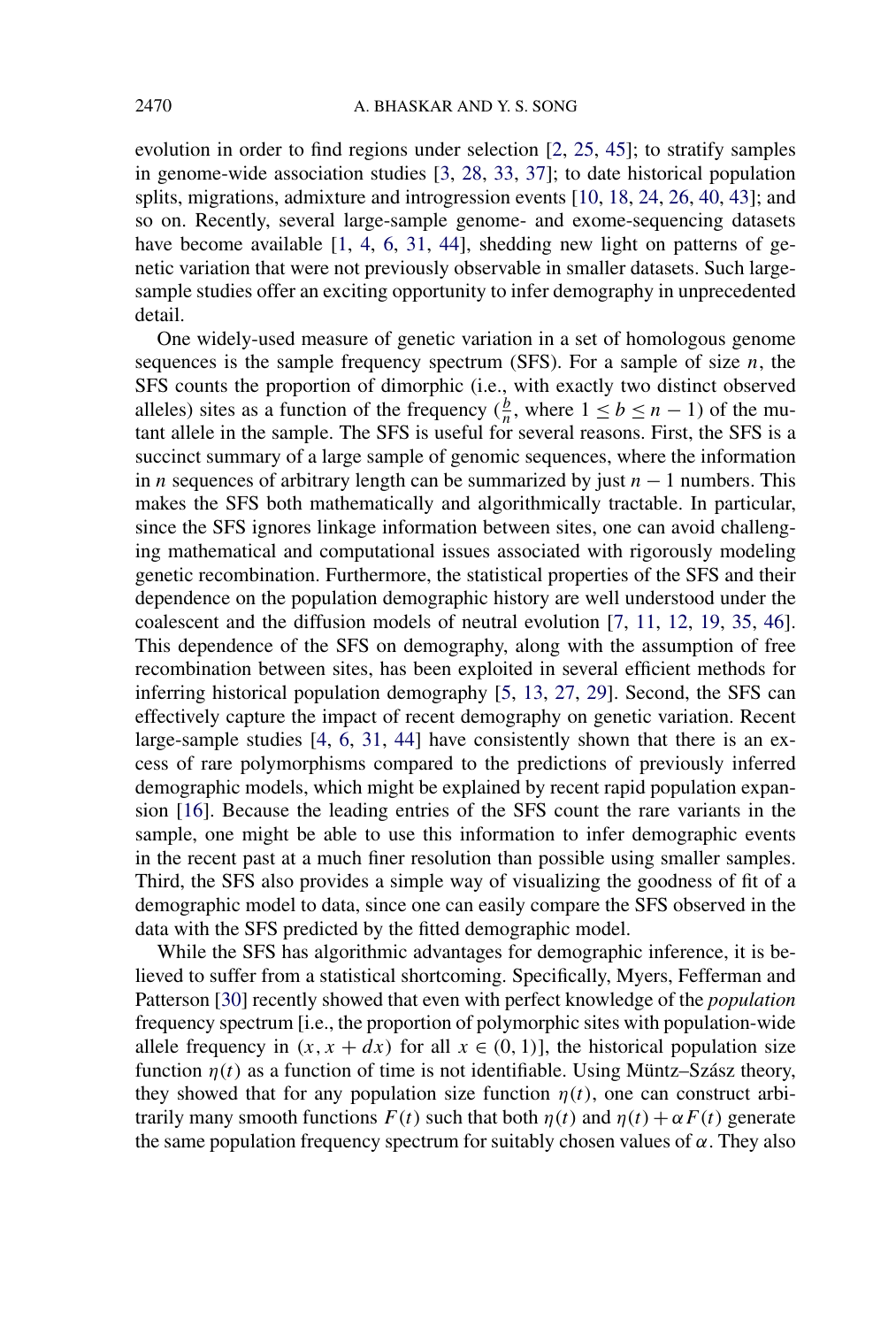constructed explicit examples of such functions  $\eta(t)$  and  $F(t)$ . While this nonidentifiability could pose serious challenges to demographic inference from frequency spectrum data, the population size functions involved in their example are arguably unrealistic for biological populations. In particular, their explicit example involves a population size function which oscillates at an increasingly higher frequency as the time parameter approaches the present. Real biological population sizes can be expected to vary over time in a mathematically more well-behaved fashion. In particular, populations can be expected to evolve in discrete units of time, which, when approximated by a continuous-time model, restricts the frequency of oscillations in the population size function to be less than the number of generations of reproduction per unit time. Furthermore, since a population size model being inferred must have a finite representation for obvious algorithmic reasons, most previous demographic inference analyses have focused on inferring population size models that are piecewise-defined over a restricted class of functions, such as piecewiseconstant and piecewise-exponential models [\[10,](#page-22-0) [17,](#page-22-0) [24,](#page-23-0) [26,](#page-23-0) [31,](#page-23-0) [41,](#page-24-0) [44\]](#page-24-0). Motivated by the large number of rare variants observed in several large-sample sequencing studies, recent works [\[38,](#page-23-0) [39\]](#page-23-0) have also focused on more general population growth models which allow for the population to grow at a faster than exponential rate. Each piece in such piecewise models has two parameters that control the rate and acceleration of population growth. Since these models contain the family of piecewise-constant and piecewise-exponential population size functions, we refer to them as piecewise-generalized-exponential models in the remainder of this paper.

In this paper, we revisit the question of demographic model identifiability under the assumption that the population size is a *piecewise-defined* function of time where each piece comes from a family of biologically-motivated functions, such as the family of constant or exponential functions. We also re-examine the assumption that one has access to the population-wide patterns of polymorphism. In real applications, we do not expect to know the allele frequency spectrum for an entire population but rather only the SFS for a randomly drawn finite sample of individuals. Here, we investigate whether one can learn piecewise-defined population size functions given perfect knowledge of the expected SFS for a sufficiently large sample of size *n*. Unlike in the case of arbitrary continuous population size functions considered by Myers, Fefferman and Patterson, the answer to this question is affirmative. More precisely, we obtain bounds on the sample size *n* that are sufficient to distinguish population size functions among piecewise demographic models with *K* pieces, where each piece comes from some family of functions (see Theorems [6](#page-8-0) and [11\)](#page-9-0). Our bound on the sample size can be expressed as an affine function of the number  $K$  of pieces, where the slope of the function is a measure of the complexity of the family to which each piece belongs. In the cases of piecewise-constant, piecewise-exponential and piecewise-generalized-exponential models, which are often assumed in population genetic analyses, the slope of this affine function can be calculated explicitly, as shown in Corollaries [7–](#page-8-0)[9.](#page-9-0) We also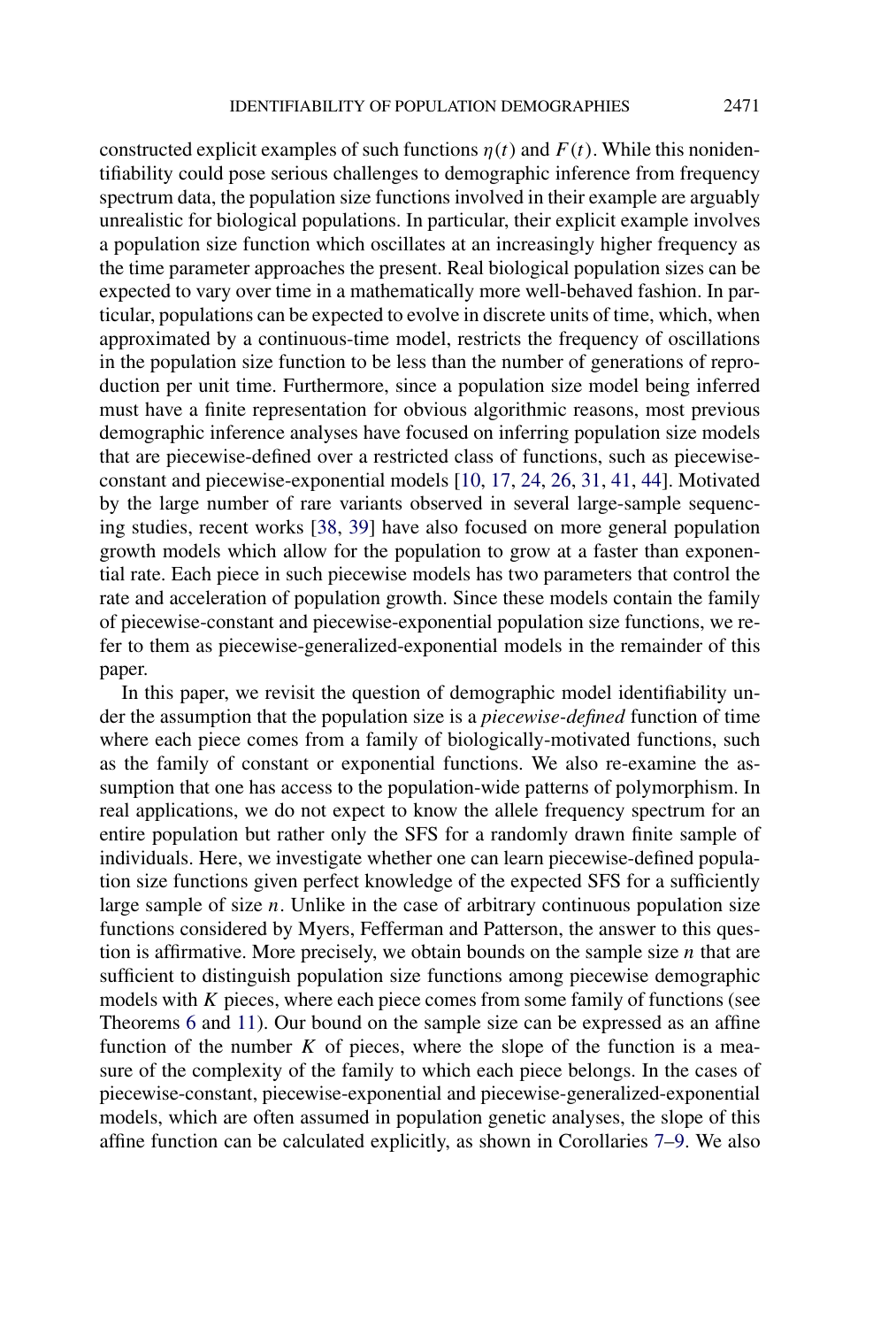obtain analogous results for the "folded" SFS (see Theorem [12\)](#page-10-0), a variant of the SFS which circumvents the ambiguity in the identity of the ancestral allele type by grouping the polymorphic sites in a sample according to the sample minor allele frequency.

There are two main technical elements underlying our proofs of the identifiability results mentioned above. The first step is to show that the expected SFS of a sample of size *n* is in bijection with the Laplace transform of a time-rescaled version of the population size function evaluated at a particular sequence of  $n - 1$ points. This reduces the problem of identifiability from the SFS to that of identifiability from the values of the Laplace transform at a fixed set of points. The second step relies on a generalization of Descartes' rule of signs for polynomials to the Laplace transform of general piecewise-continuous functions. This technique yields an upper bound on the number of roots of the Laplace transform of a function by the number of sign changes of the function. We think that this proof technique based on sign changes might be of independent interest for proving statistical identifiability results in other settings. We also provide an alternate proof of identifiability for piecewise-constant population models, where the aforementioned second step is replaced by a linear algebraic argument that has a constructive flavor. We include this alternate proof in the hope that it could be used to develop an algebraic inference algorithm for piecewise-constant models.

The remainder of this paper is organized as follows. In Section 2, we introduce the model and notation, and describe our main results. We also discuss the counterexample of Myers, Fefferman and Patterson in light of our findings. The proofs of our results are provided in Section [3,](#page-11-0) and we conclude with a discussion in Section [4.](#page-19-0)

**2. Main results.** Here, we summarize our identifiability results. All proofs are deferred to Section [3.](#page-11-0)

2.1. *Model and notation*. We consider a population evolving according to Kingman's coalescent [\[21–23\]](#page-23-0) with the infinite-sites model of mutation [\[20\]](#page-23-0) and selective neutrality. Under this model, the genome is assumed to be infinite and every mutation occurs at a different site in the genome that has never experienced a mutation before. This model is applicable in the regime where the mutation rate is very low, and hence the probability of multiple mutations at a given site is vanishingly small. Any polymorphic site in a sample of sequences is dimorphic under this model. The population size is assumed to change deterministically with time and is described by a function  $\eta : \mathbb{R}_{\geq 0} \to \mathbb{R}_+$ , such that the instantaneous coalescence rate between any pair of lineages at time *t* is 1*/η(t)*.

Let  $T_{n,k}^{(\eta)}$  denote the time (in coalescent units) while there are *k* ancestral lineages for a sample of size *n* obtained at time 0. Defining  $R_n(t)$  as

$$
R_{\eta}(t) := \int_0^t \frac{1}{\eta(x)} dx,
$$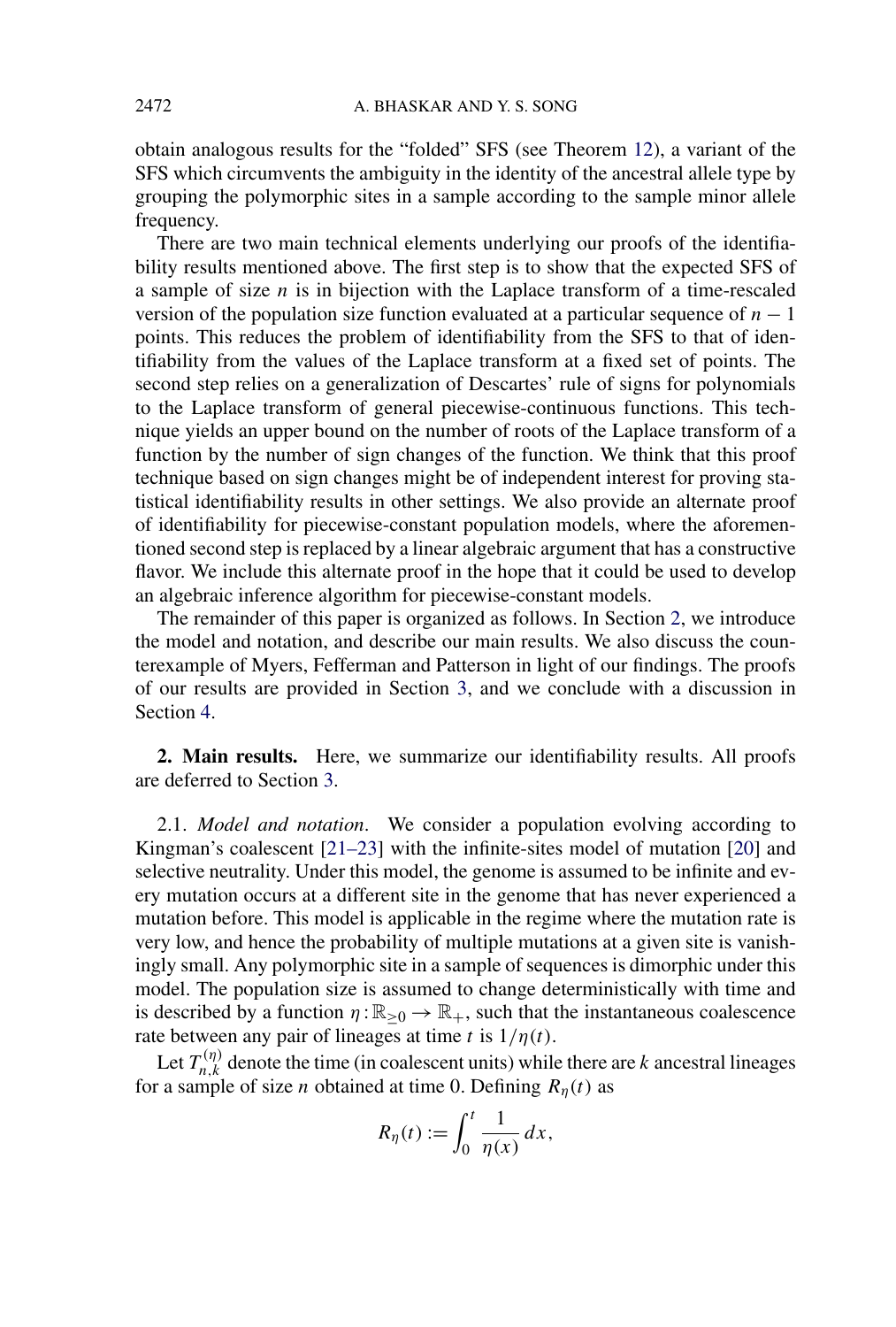<span id="page-4-0"></span>the expected time  $\mathbb{E}[T_{m,m}^{(\eta)}]$  to the first coalescence event for a sample of size *m* is given by

(1) 
$$
\mathbb{E}[T_{m,m}^{(\eta)}] = \int_0^\infty t \frac{\binom{m}{2}}{\eta(t)} \exp\left[-\left(\frac{m}{2}\right) R_\eta(t)\right] dt.
$$

Following the notation of Myers, Fefferman and Patterson, define a timerescaled version  $\tilde{\eta}$  of the population size function  $\eta$  as

(2) 
$$
\widetilde{\eta}(\tau) = \eta(R_{\eta}^{-1}(\tau)),
$$

where  $\tau \in \mathbb{R}_{\geq 0}$ . The function  $\tilde{\eta}(\tau)$  reparameterizes the population size as a function of the cumulative rate of coalescence  $\tau = R_n(t)$ . For a given population size function  $\tilde{\eta}$  parameterized by the total coalescence rate  $\tau$ , there corresponds a unique population size function *η* parameterized by time *t*. Specifically,  $\hat{\eta}(t) = \tilde{\eta}(S_{\tilde{\eta}}^{-1}(t))$ , for all  $t \in \mathbb{R}_{\geq 0}$ , where  $S_{\tilde{\eta}}(t)$  is an invertible function given by

$$
S_{\widetilde{\eta}}(t) = \int_0^t \widetilde{\eta}(x) \, dx.
$$

Applying integration by parts to (1) and using the condition that  $\mathbb{E}[T_{m,m}^{(\eta)}] < \infty$ , we have

(3) 
$$
\mathbb{E}[T_{m,m}^{(\eta)}] = \int_0^\infty \exp\biggl[-\left(\frac{m}{2}\right)R_\eta(t)\biggr]dt.
$$

Furthermore, since  $R_{\eta}$  is monotonically increasing and continuous from  $\mathbb{R}_{\geq 0}$  to  $\mathbb{R}_{>0}$ , it is a bijection over  $\mathbb{R}_{\geq 0}$ . For notational convenience, for any interval *I* ⊆  $\mathbb{R}_{\geq 0}$ , we define  $R_n(I)$  to be the interval

$$
R_{\eta}(I) = \{ R_{\eta}(x) | x \in I \}.
$$

By making the substitution  $\tau = R_n(t)$  in (3) and using (2), we have the following expression for  $\mathbb{E}[T_{m,m}^{(\eta)}]:$ 

(4) 
$$
\mathbb{E}[T_{m,m}^{(\eta)}]=\int_0^\infty \widetilde{\eta}(\tau)\exp\biggl[-\left(\frac{m}{2}\right)\tau\biggr]d\tau.
$$

Equation (4) states that the time to the first coalescence event for a sample of size *m* is given by the Laplace transform of the time-rescaled population size function  $\tilde{\eta}$  evaluated at the point  $\binom{m}{2}$ . For a sample of size *n*, let  $\xi_{n,b}$  denote the probability that a dimorphic site has *b* mutant alleles and  $n - b$  ancestral alleles. We refer to  $(\xi_{n,1},\ldots,\xi_{n,n-1})$  as the expected sample frequency spectrum (SFS).

2.2. *Determining the expected times to the first coalescence from the SFS*. The following lemma shows that the expected SFS for a sample of size *n* tightly constrains the expected time to the first coalescence event for all sample sizes 2*,...,n*: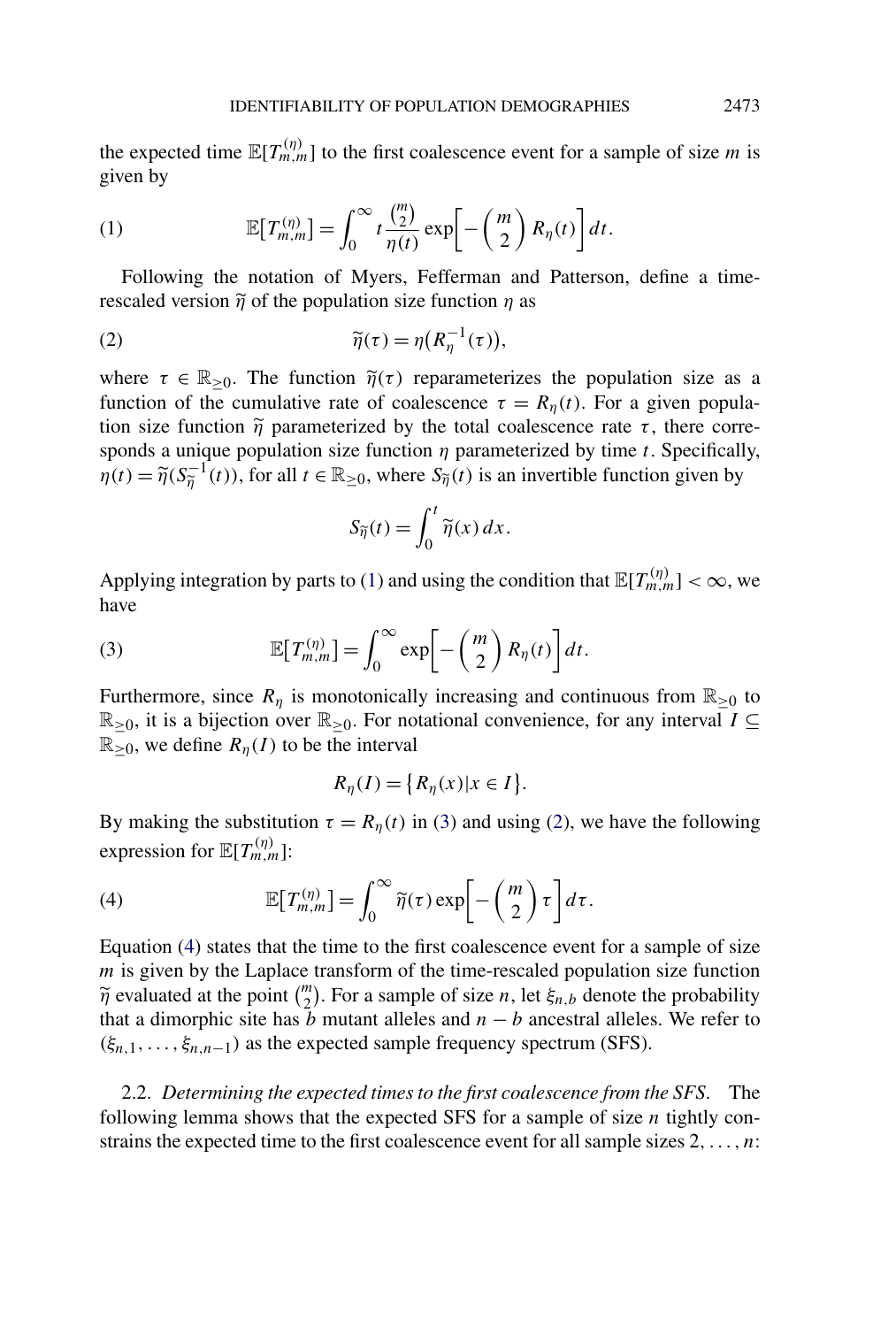<span id="page-5-0"></span>LEMMA 1. *Under an arbitrary variable population size model*  $\{\eta(t), t \geq 0\}$ ,  $suppose \xi_{n,1},\ldots,\xi_{n,n-1}$  are known and define  $c_m:=\mathbb{E}[T_{m,m}^{(\eta)}]$  for  $2\leq m\leq n$  . Then, *up to a common positive multiplicative constant, the quantities*  $c_2, \ldots, c_n$  *can be determined uniquely from ξn,*1*,...,ξn,n*−1.

This implies that the problem of identifying the population size function  $\eta(t)$ from  $\xi_{n,1},\ldots,\xi_{n,n-1}$  can be reduced, up to a multiplicative constant, to the problem of identifying  $\eta(t)$  from  $c_2, \ldots, c_n$ .

2.3. *Piecewise population size models and sign change complexities*. To state our main result in full generality, we first need a few definitions.

DEFINITION 1 ( $F$ , family of continuous population size functions). A family  $F$  of continuous population size functions is a set of positive continuous functions  $f : \mathbb{R}_{\geq 0} \to \mathbb{R}_+$  of a particular type parameterized by a collection of variables.

We use  $\mathcal{F}_c$  to denote the family of constant population size functions; that is, functions of the form  $f(t) = v$  for all *t*, where  $v \in \mathbb{R}_+$  is the only parameter of the family. Further, we use  $\mathcal{F}_e$  to denote the family of exponential population size functions of the form  $f(t) = v \exp(\beta t)$ , where  $v \in \mathbb{R}_+$  and  $\beta \in \mathbb{R}$  are the parameters of the family. In human genetics, there has been recent interest [\[38,](#page-23-0) [39\]](#page-23-0) in modeling superexponential growth in the effective population size via models that generalize exponential growth by incorporating an additional acceleration parameter  $\gamma$ . Such population size functions  $f$  satisfy the differential equation  $df/dt = \beta f(t)^{\gamma}$  with initial condition  $f(0) = \nu$ , where  $\beta \in \mathbb{R}, \gamma \in \mathbb{R}_{>0}$ , and  $\nu \in \mathbb{R}_+$ . When  $0 \le \gamma < 1$  (resp.,  $\gamma > 1$ ), this represents superexponential (resp., subexponential) population growth/decline, while  $\gamma = 1$  corresponds to exponential population growth/decline. We let  $\mathcal{F}_g$  denote the family of such generalizedexponential population size functions.

DEFINITION 2  $[M_K(\mathcal{F})$ , piecewise models over  $\mathcal F$  with at most *K* pieces]. Given a family  $F$  of continuous population size functions, a population size function  $\eta(t)$  defined over  $\mathbb{R}_{\geq 0}$  is said to be piecewise over F with at most K pieces if there exists an integer *p*, where  $1 \le p \le K - 1$ , and a sequence of *p* time points  $0 < t_1 < \cdots < t_p < \infty$  such that for each  $1 \le i \le p + 1$ , there exists a positive continuous function  $f_i \in \mathcal{F}$  such that  $\eta(t) = f_i(t - t_{i-1})$  for all  $t \in [t_{i-1}, t_i)$ . For convention, we define  $t_0 = 0$  and  $t_{p+1} = \infty$ . Note that  $\eta$ may not be continuous at the change points  $t_1, \ldots, t_p$ . We use  $\mathcal{M}_K(\mathcal{F})$  to denote the space of such piecewise population size models with at most *K* pieces, each of which belongs to function family  $\mathcal F$ . Illustrated in Figure [1](#page-6-0) is an example of piecewise-exponential population size function  $\eta \in \mathcal{M}_K(\mathcal{F})$  where  $K \geq 5$ and  $\mathcal{F} = \mathcal{F}_e$ .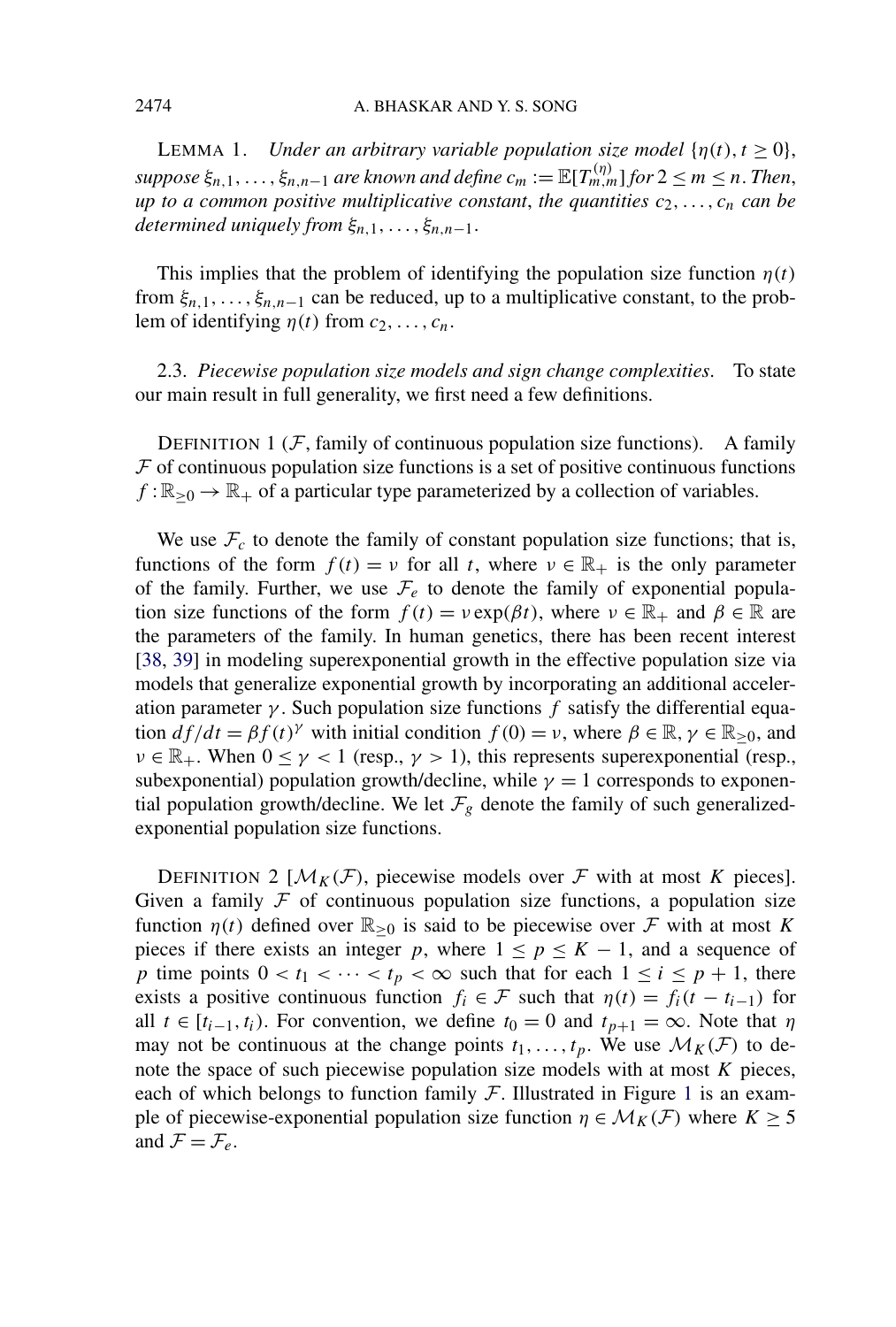<span id="page-6-0"></span>

FIG. 1. *A piecewise-exponential population size function*  $\eta \in \mathcal{M}_K(\mathcal{F}_e)$ , where  $K \geq 5$ . Note that *the y-axis is in a log scale*. *This piecewise-exponential function depicts the historical population size changes of a European population that was estimated from the SFS of a sample of* 1351 (*diploid*) *individuals of European ancestry* [\[44\]](#page-24-0).

DEFINITION 3  $[\sigma(f)]$ , number of sign changes of a function. For a function *g* (not necessarily continuous) defined over some interval  $(a, b)$ , we say that  $t \in$ *(a, b)* is a sign change point of *g* if there exist some *ε* > 0, *t*<sup> $′$ </sup> ≥ *t*, and an interval  $(t', t' + \varepsilon) \subseteq (a, b)$  such that:

- 1.  $(t \varepsilon, t) \subseteq (a, b),$
- 2.  $g(z) = 0$  for  $z \in (t, t'),$
- 3.  $g(x)g(y) < 0$  for all  $x \in (t \varepsilon, t)$  and  $y \in (t', t' + \varepsilon)$ .

We define the number  $\sigma(g)$  of sign changes of *g* as the number of such sign change points in its domain *(a,b)*. See Figure 2 for an illustration.

Note that the above definition of the number of sign changes counts the number of times the function *g* changes value from positive to negative (and vice versa) while ignoring intervals where it is identically zero. While the above definition is not restricted to piecewise continuous functions, we will restrict our attention to such functions for the remainder of this paper.



FIG. 2. *Illustration of the sign changes of a function*. *For the domain shown*, *σ(g)* = 3 *and the sign change points of g are denoted*  $t_1$ *,*  $t_2$ *<i>, and*  $t_3$ *.*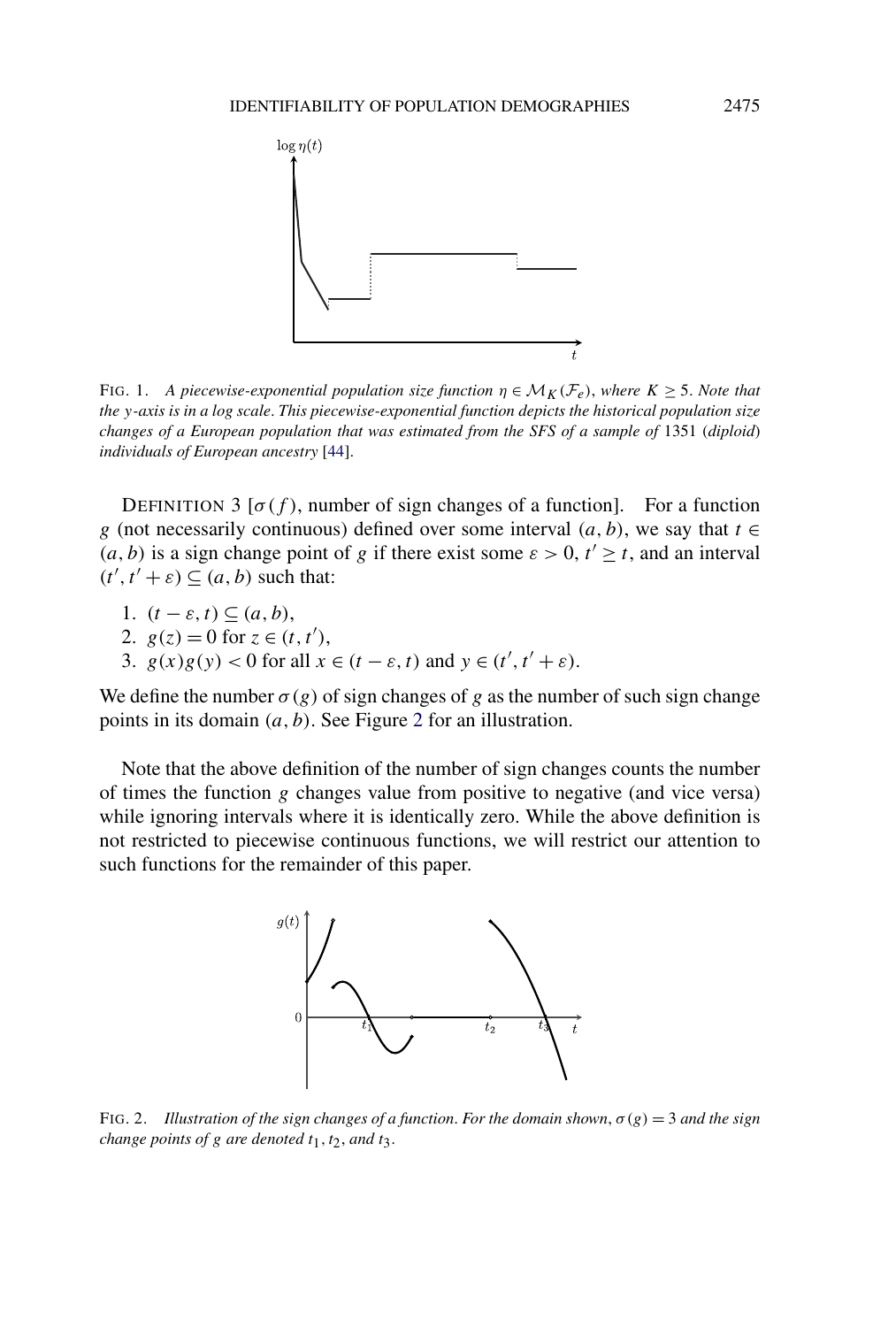DEFINITION 4  $[\mathcal{S}(F)$  and  $\mathcal{S}(M_K(F))$ , sign change complexities]. For a family  $F$  of continuous population size functions, we define the sign change complexity  $\mathscr{S}(\mathcal{F})$  as

$$
\mathcal{S}(\mathcal{F}) = \sup_{\substack{f_1, f_2 \in \mathcal{F}, \\ a_1, a_2 \in \mathbb{R}_{\geq 0}}} \left\{ \sigma(g) \middle| \begin{aligned} g(\tau) &:= \widetilde{f}_1(\tau - a_1) - \widetilde{f}_2(\tau - a_2) \text{ with domain} \\ \text{Dom}(g) &= \left\{ \tau \in \mathbb{R}_{\geq 0} \middle| \begin{aligned} \tau - a_1 & \in \text{Dom}(\widetilde{f}_1), \\ \tau - a_2 & \in \text{Dom}(\widetilde{f}_2) \end{aligned} \right\} \right\} \\ &= \sup_{\substack{f_1, f_2 \in \mathcal{F}, \\ a \in \mathbb{R}_{\geq 0}}} \left\{ \sigma(g) \middle| \begin{aligned} g(\tau) &:= \widetilde{f}_1(\tau) - \widetilde{f}_2(\tau - a) \text{ with domain} \\ \text{Dom}(g) &= \left\{ \tau \in \mathbb{R}_{\geq 0} \middle| \begin{aligned} \tau & \in \text{Dom}(\widetilde{f}_1), \\ \tau - a & \in \text{Dom}(\widetilde{f}_2) \end{aligned} \right\} \right\}, \end{aligned}
$$

where  $\hat{f}_j$  are the time-rescaled versions of  $f_j$  as defined in [\(2\)](#page-4-0), and  $Dom(\hat{f}_j)$  =  $R_{f_j}(\mathbb{R}_{\geq 0})$  is the domain of  $\widetilde{f}_j$ . Similarly, for the space  $\mathcal{M}_K(\mathcal{F})$  of piecewise population size models with at most *K* pieces over some function family  $F$ , we define the sign change complexity  $\mathscr{S}(\mathcal{M}_K(\mathcal{F}))$  as

$$
\mathscr{S}(\mathcal{M}_K(\mathcal{F})) = \sup_{\eta_1, \eta_2 \in \mathcal{M}_K(\mathcal{F})} {\sigma(\widetilde{\eta}_1 - \widetilde{\eta}_2)},
$$

where, again,  $\tilde{\eta}_i$  are related to  $\eta_i$  as given in [\(2\)](#page-4-0).

The following lemma gives a bound on the sign change complexity of a model with at most *K* pieces in terms of the underlying family of population size functions for each piece.

LEMMA 2. *The sign change complexity of the space*  $\mathcal{M}_K(\mathcal{F})$  *of piecewise models with at most K pieces in a function family* F *is bounded by the sign change complexity of* F *as*

$$
\mathscr{S}(\mathcal{M}_K(\mathcal{F})) \le (2K - 2) + (2K - 1)\mathscr{S}(\mathcal{F}).
$$

Note that the bound in Lemma 2 is tight for the family  $\mathcal{F}_c$  of constant population sizes, for which  $\mathcal{S}(\mathcal{F}_c) = 0$  and  $\mathcal{S}(\mathcal{M}_K(\mathcal{F}_c)) = 2K - 2$ .

2.4. *Identifiability results*. Our main results on identifiability will be proved using a generalization of Descartes' rule of signs for polynomials.

THEOREM 3 (Descartes' rule of signs for polynomials). *Consider a degreen* polynomial  $p(x) = a_0 + a_1x + \cdots + a_nx^n$  with real-valued coefficients  $a_i$ . The *number of positive real roots* (*counted with multiplicity*) *of p is at most the number of sign changes between consecutive nonzero terms in the sequence*  $a_0, a_1, \ldots, a_n$ .

The following theorem generalizes the above classic result to relate the number of sign changes of a piecewise-continuous function *f* to the number of roots of its Laplace transform.

<span id="page-7-0"></span>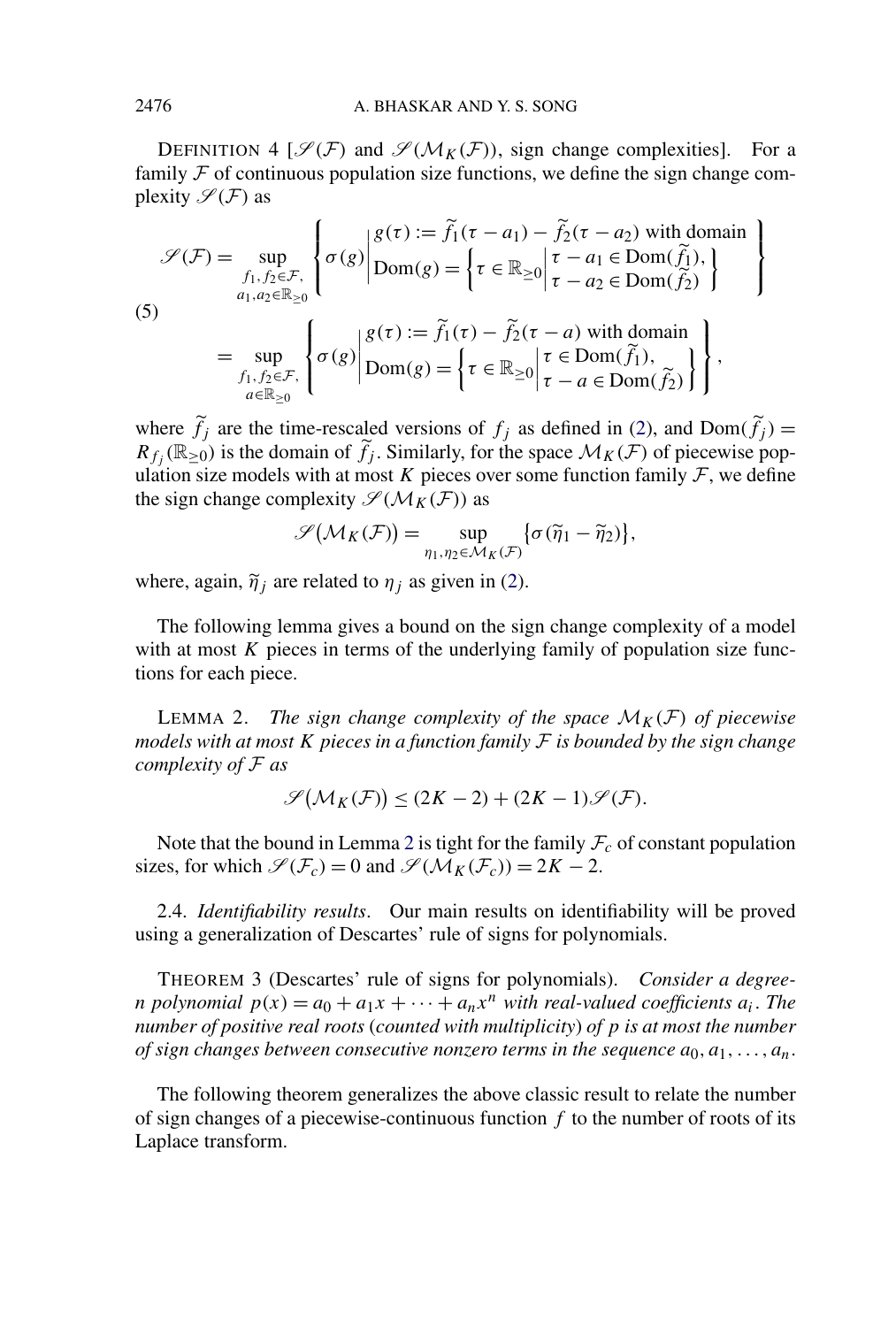<span id="page-8-0"></span>THEOREM 4 (Generalized Descartes' rule of signs). Let  $f : \mathbb{R}_{\geq 0} \to \mathbb{R}$  be a *piecewise-continuous function which is not identically zero and with a finite number*  $\sigma(f)$  *of sign changes. Then the function*  $G(x)$  *defined by* 

(6) 
$$
G(x) = \int_0^\infty f(t)e^{-tx} dt
$$

*has at most*  $\sigma(f)$  *roots in*  $\mathbb R$  *(counted with multiplicity).* 

The statement of Theorem 4 and the proof provided in Section [3](#page-11-0) are adapted from Jameson [\[15\]](#page-22-0), Lemma 4.5, for our setting. Using Theorem 4, we prove in Section [3](#page-11-0) the following identifiability theorem for population size function families with finite sign change complexity.

THEOREM 5. *For a sample of size n*, *let*  $\mathbf{c} = (c_2, \ldots, c_n)$ , *where*  $c_m =$  $\mathbb{E}[T_{m,m}^{(\eta)}],$  for  $2 \leq m \leq n$ , *defined in* [\(3\)](#page-4-0). If  $\mathscr{S}(\mathcal{F}) < \infty$  and  $n \geq \mathscr{S}(\mathcal{F}) + 2$ , then no *two distinct models*  $\eta_1, \eta_2 \in \mathcal{F}$  *can produce the same*  $(c_2, \ldots, c_n)$ *. In other words, for*  $n \geq \mathscr{S}(\mathcal{F}) + 2$ , *the map*  $\mathbf{c}: \mathcal{F} \to \mathbb{R}^{n-1}_+$  *is injective.* 

Note that the sample size bound in Theorem 5 applies to an arbitrary function family  $F$  which need not have any special structure. Using Lemma [2](#page-7-0) for bounding the sign change complexity of piecewise-defined function families  $\mathcal{M}_K(\mathcal{F})$ in terms of the sign change complexity of the underlying function family  $F$ , we immediately obtain the following theorem.

THEOREM 6. For a sample of size *n*, let  $\mathbf{c} = (c_2, \ldots, c_n)$ , where  $c_m =$  $\mathbb{E}[T_{m,m}^{(\eta)}],$  for  $2 \leq m \leq n$ , defined in [\(3\)](#page-4-0). If  $\mathscr{S}(\mathcal{F}) < \infty$  and  $n \geq 2K + 1$  $(2K – 1)$   $\mathscr{S}(\mathcal{F})$ , *then the map*  $\mathbf{c}: \mathcal{M}_K(\mathcal{F}) \to \mathbb{R}^{n-1}_+$  *is injective.* 

Using Theorem 6, it is simple to derive identifiability results for piecewisedefined population size models over several function families  $F$  that are of biological interest. In particular, we have the following result for the case of piecewiseconstant models.

COROLLARY 7 [Identifiability of piecewise-constant population size models in  $\mathcal{M}_K(\mathcal{F}_c)$ ]. The map  $\mathbf{c}: \mathcal{M}_K(\mathcal{F}_c) \to \mathbb{R}^{n-1}_+$  is injective if the sample size  $n \geq 2K$ .

The bound in Corollary 7 on the sample size sufficient for identifying piecewiseconstant population models is actually tight, since  $\mathcal{M}_K(\mathcal{F}_c)$  has  $2K - 1$  parameters in  $\mathbb{R}_+$  and there is no continuous injective function from  $\mathbb{R}_+^{2K-1}$  to  $\mathbb{R}^{n-1}$  if  $n < 2K$ . (This fact can be proved in multiple ways, such as by the Borsuk–Ulam theorem or the Constant Rank theorem.) An alternate proof of Corollary 7 that does not rely on Theorem 6 is also provided in Section [3.](#page-11-0) This alternate proof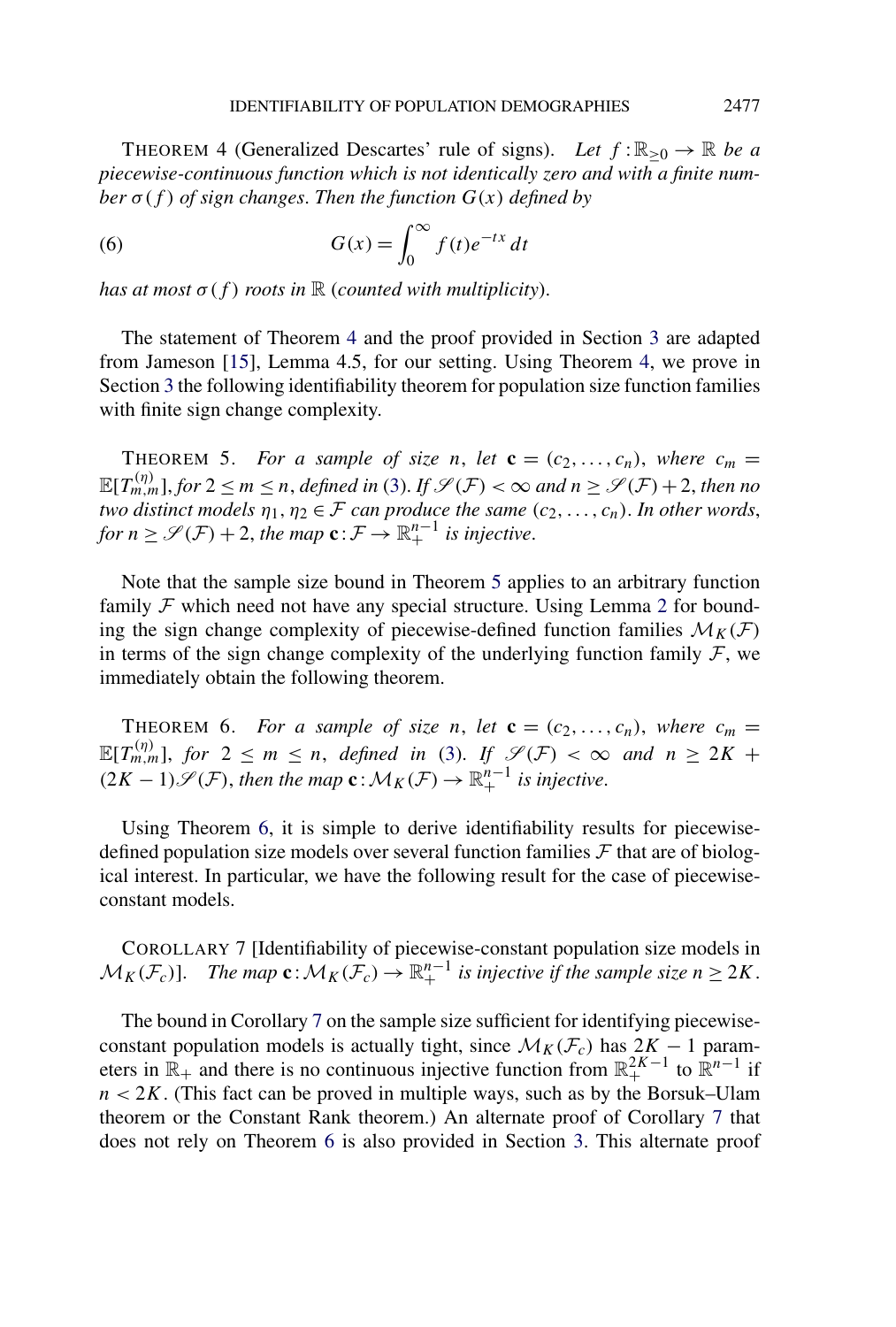is based on an argument from linear algebra, and it might be possible to adapt this approach to develop an algebraic algorithm for inferring the parameters of a piecewise-constant population function from the set of expected first coalescence times *cm*.

Another class of models often assumed in population genetic analyses are piecewise-exponential functions, for which we have the following result.

COROLLARY 8 [Identifiability of piecewise-exponential population size models in  $\mathcal{M}_K(\mathcal{F}_e)$ ]. The map  $\mathbf{c}: \mathcal{M}_K(\mathcal{F}_e) \to \mathbb{R}^{n-1}_+$  is injective if the sample size  $n \geq$  $4K - 1$ .

For the generalized-exponential growth models considered by Reppell, Boehnke and Zöllner [\[39\]](#page-23-0), we have the following result.

COROLLARY 9 [Identifiability of piecewise-generalized-exponential population size models in  $\mathcal{M}_K(\mathcal{F}_g)$ . The map  $\mathbf{c}: \mathcal{M}_K(\mathcal{F}_g) \to \mathbb{R}^{n-1}_+$  is injective if the sam*ple size*  $n > 6K - 2$ .

For the identifiability of piecewise population size models from the SFS data, we first note the following lemma.

**LEMMA 10.** *Consider a piecewise population size function*  $\eta \in M_K(\mathcal{F})$ . *Consider a sample of size*  $n \geq 2K + (2K - 1)\mathcal{S}(F)$  *and suppose the function η produces*  $\mathbb{E}[T_{m,m}^{(\eta)}] = c_m$  *for*  $2 \leq m \leq n$ . Then, for every fixed  $\kappa \in \mathbb{R}_+$ , there ex*ists a unique piecewise population size function*  $\zeta \in \mathcal{M}_K(\mathcal{F})$  *with*  $\mathbb{E}[T_{m,m}^{(\zeta)}] = \kappa c_m$ *for*  $2 \le m \le n$ . *Furthermore, this population size function*  $\zeta$  *is given by*  $\zeta(t) =$ *κη(t/κ)*.

Given two models  $\eta, \zeta \in \mathcal{M}_K$ , we say that  $\eta$  and  $\zeta$  are equivalent, and write  $\eta \sim \zeta$ , if they are related by a rescaling of change points and population sizes as described in Lemma 10. Let  $[\eta]$  denote the equivalence class of population size functions that contain *η*, and let  $\mathcal{M}_K(\mathcal{F})/\sim$  = {[*η*]|*η*  $\in \mathcal{M}_K(\mathcal{F})$ } be the set of equivalence classes for the equivalence relation ∼. Then, combining Lemma [1,](#page-5-0) Theorem [6](#page-8-0) and Lemma 10, we obtain the following theorem.

THEOREM 11. *If*  $\mathcal{S}(F) < \infty$  and  $n \ge 2K + (2K - 1)\mathcal{S}(F)$ , then, for each  $e$ *xpected SFS*  $(\xi_{n,1}, \ldots, \xi_{n,n-1})$ *, there exists a unique equivalence class* [*η*] *of models in*  $\mathcal{M}_K(\mathcal{F})$ / $\sim$  *consistent with*  $(\xi_{n,1},\ldots,\xi_{n,n-1})$ *.* 

2.5. *Extension to the folded frequency spectrum*. To generate the SFS from genomic sequence data, one needs to know the identities of the ancestral and mutant alleles at each site. To avoid this problem, a commonly employed strategy

<span id="page-9-0"></span>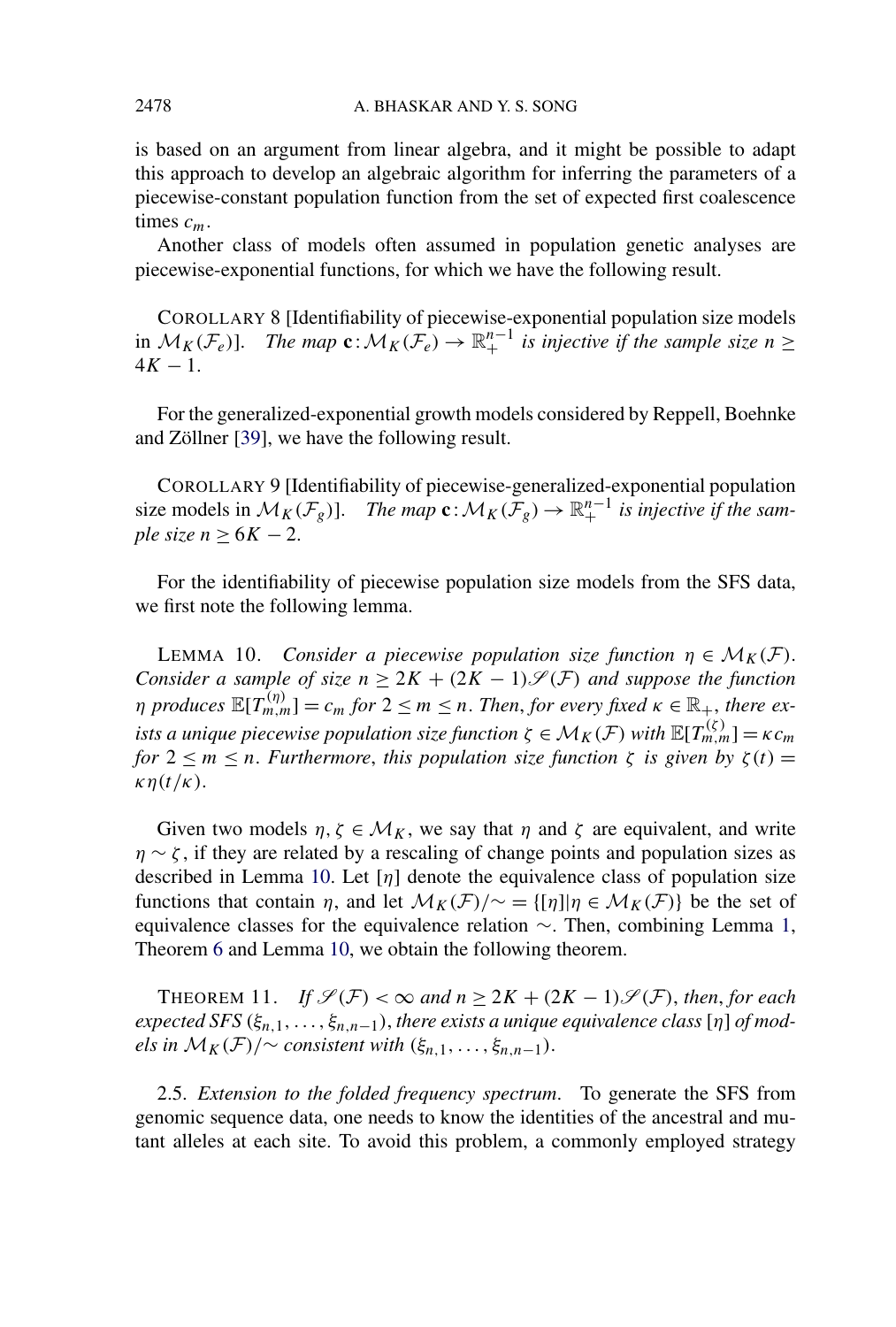<span id="page-10-0"></span>in population genetic inference involves "folding" the SFS. More precisely, for a sample of size *n*, the *i*th entry of the folded SFS  $\chi = (\chi_{n,1}, \ldots, \chi_{\lfloor n/2 \rfloor})$  is defined by

$$
\chi_{n,i} = \frac{\xi_{n,i} + \xi_{n,n-i}}{1 + \delta_{i,n-i}},
$$

where  $1 \le i \le \lfloor n/2 \rfloor$ . In particular,  $\chi_{n,i}$  is the proportion of polymorphic sites that have *i* copies of the minor allele. For any sample size *n*, since  $\chi$  is a vector of approximately half the dimension as *ξ* , we might expect to require roughly twice as many samples to recover the demographic model from *χ* compared to *ξ* . This is indeed the case. Given the folded SFS  $\chi$ , the following theorem establishes a sufficiency condition on the sample size for identifying demographic models in  $\mathcal{M}_K(\mathcal{F})$ .

THEOREM 12. *If*  $\mathcal{S}(F) < \infty$  *and*  $n \geq 2(2K - 1)(1 + \mathcal{S}(F))$ *, then, for each expected folded SFS*  $\chi = (\chi_{n,1}, \ldots, \chi_{n,[n/2]}),$  *there exists a unique equivalence class* [*η*] *of models in*  $\mathcal{M}_K(\mathcal{F})$ /~ *consistent with χ*.

2.6. *The counterexample of Myers*, *Fefferman and Patterson*. Myers, Fefferman and Patterson [\[30\]](#page-23-0) provided an explicit counterexample to the identifiability of population size models from the allelic frequency spectrum. In our notation, they provided two time-rescaled population size functions  $\tilde{\eta}_1$  and  $\tilde{\eta}_2$  given by

$$
\widetilde{\eta}_1(\tau) = N,
$$
  

$$
\widetilde{\eta}_2(\tau) = N(1 - 9F(\tau)),
$$

where  $N$  is an arbitrary positive constant, and the function  $F$  is given by the convolution

$$
F(\tau) = \int_0^{\tau} f_0(\tau - u) f_1(u) du,
$$

where  $f_0$  and  $f_1$  are given by

$$
f_0(\tau) = \exp(-1/\tau^2),
$$
  

$$
f_1(\tau) = \frac{\cos(\pi^2/\tau) \exp(-\tau/8)}{\sqrt{\tau}}.
$$

Both functions  $f_1$  and  $F$  have increasingly frequent oscillations as  $\tau \downarrow 0$  so that  $\sigma(\tilde{\eta}_1 - \tilde{\eta}_2) = \sigma(F) = \infty$ . This is why Theorem [5](#page-8-0) does not apply to this example. Indeed, by an argument using the Laplace transforms of  $f_1$  and  $F$ , Myers, Fefferman and Patterson showed that the function  $G(x)$  defined in [\(6\)](#page-8-0) in terms of *F* has roots at  $-\binom{m}{2}$  for each  $m \ge 2$ .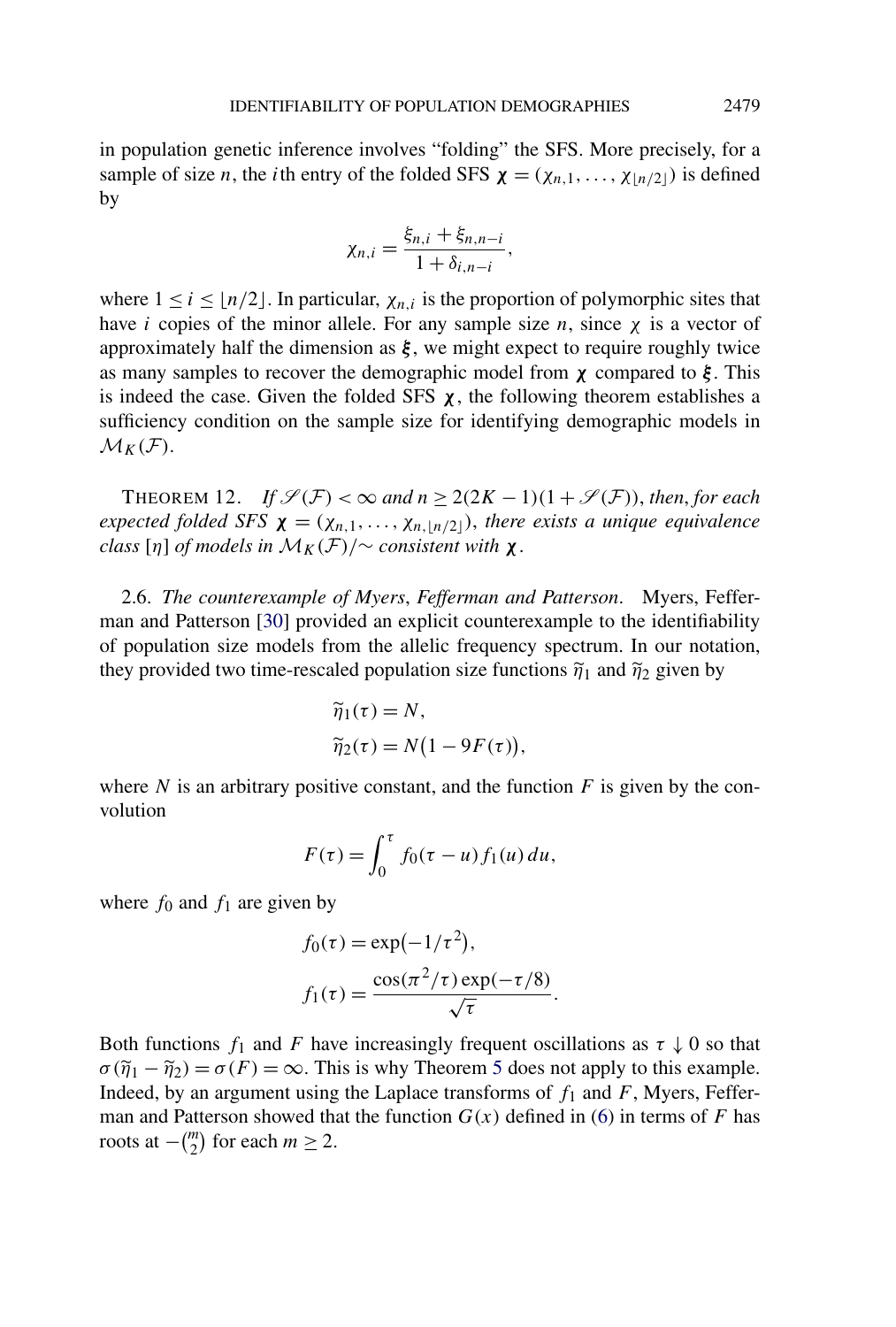<span id="page-11-0"></span>**3. Proofs.** We now provide proofs of the results presented earlier.

PROOF OF LEMMA [1.](#page-5-0) In the coalescent for a sample of size *n*, let  $\gamma_{n,b}$  denote the total expected branch length subtending *b* leaves, for  $1 \le b \le n - 1$ . Then  $\xi_{n,b} = \gamma_{n,b} / \sum_{k=1}^{n-1} \gamma_{n,k}$ , which implies that there exists a positive constant *κ* such that  $\gamma_{n,b} = \kappa \xi_{n,b}$  for all  $1 \le b \le n - 1$ . We now prove that  $c_2, \ldots, c_n$  can be determined uniquely from  $\gamma_{n,1}, \ldots, \gamma_{n,n-1}$ .

Let  $\phi_{n,k} = \mathbb{E}[T_{n,k}^{(\eta)}]$ . Then, by a result of Griffiths and Tavaré [\[12\]](#page-22-0),

(7) 
$$
\gamma_{n,b} = \sum_{k=2}^{n-b+1} k \frac{\binom{n-b-1}{k-2}}{\binom{n-1}{k-1}} \phi_{n,k},
$$

for  $1 \leq b \leq n-1$ . The system of equations (7) can be rewritten succinctly as a linear system

$$
\gamma = M\phi,
$$

where  $\mathbf{y} = (\gamma_{n,1}, \dots, \gamma_{n,n-1}), \phi = (\phi_{n,2}, \dots, \phi_{n,n})$ , and  $\mathbf{M} = (m_{bk})$  with  $m_{bk} =$  $k\binom{n-b-1}{k-2}/\binom{n-1}{k-1}$ , for  $1 \leq b \leq n-1$  and  $2 \leq k \leq n$ . The matrix **M** is upper-left triangular since  $\binom{n-b-1}{k-2} = 0$  if  $k > n - b + 1$ , and the anti-diagonal entries are *k*  $\frac{k}{\binom{n-1}{k-1}} > 0$ . Hence, det(**M**)  $\neq 0$  and **M** is therefore invertible. Thus, given *γ*, we can determine  $\phi$  uniquely as  $M^{-1}\gamma$ .

Let  $\psi_{n,k} = \sum_{j=k}^{n} \mathbb{E}[T_{n,j}^{(\eta)}]$ . Then, defining  $\psi_{n,n+1} := 0$ , observe that  $\psi_{n,k} =$  $\phi_{n,k} + \psi_{n,k+1}$  for  $2 \le k \le n$ . This implies that  $\psi_{n,2}, \dots, \psi_{n,n}$  can be determined uniquely from  $\phi_{n,2}, \ldots, \phi_{n,n}$ . Polanski, Bobrowski and Kimmel [\[35\]](#page-23-0) showed that  $\psi_{n,k}$  can be written as

(8) 
$$
\psi_{n,k} = \sum_{m=k}^{n} a_{km} c_m,
$$

where  $a_{km}$ , for  $k \le m \le n$ , are given by

$$
a_{km} = \frac{\prod_{l=k, l \neq m}^{n} {l \choose 2}}{\prod_{l=k, l \neq m}^{n} {l \choose 2} - {m \choose 2}!},
$$

and  $c_m = \mathbb{E}[T_{m,m}^{(\eta)}]$ , shown in [\(3\)](#page-4-0). Again, the system of equations (8) can be written as a triangular linear system

$$
\psi = Ac,
$$

where  $\psi = (\psi_{n,2}, \dots, \psi_{n,n})$ ,  $\mathbf{c} = (c_2, \dots, c_n)$ , and  $\mathbf{A} = (a_{km})$ , for  $2 \le k, m \le n$ . Note that **A** is an upper triangular matrix since  $a_{km} := 0$  if  $m < k$ . Since **A** has nonzero entries on its diagonal, **A**−<sup>1</sup> exists, and **c** can be determined uniquely as  $A^{-1}\psi$ .  $\Box$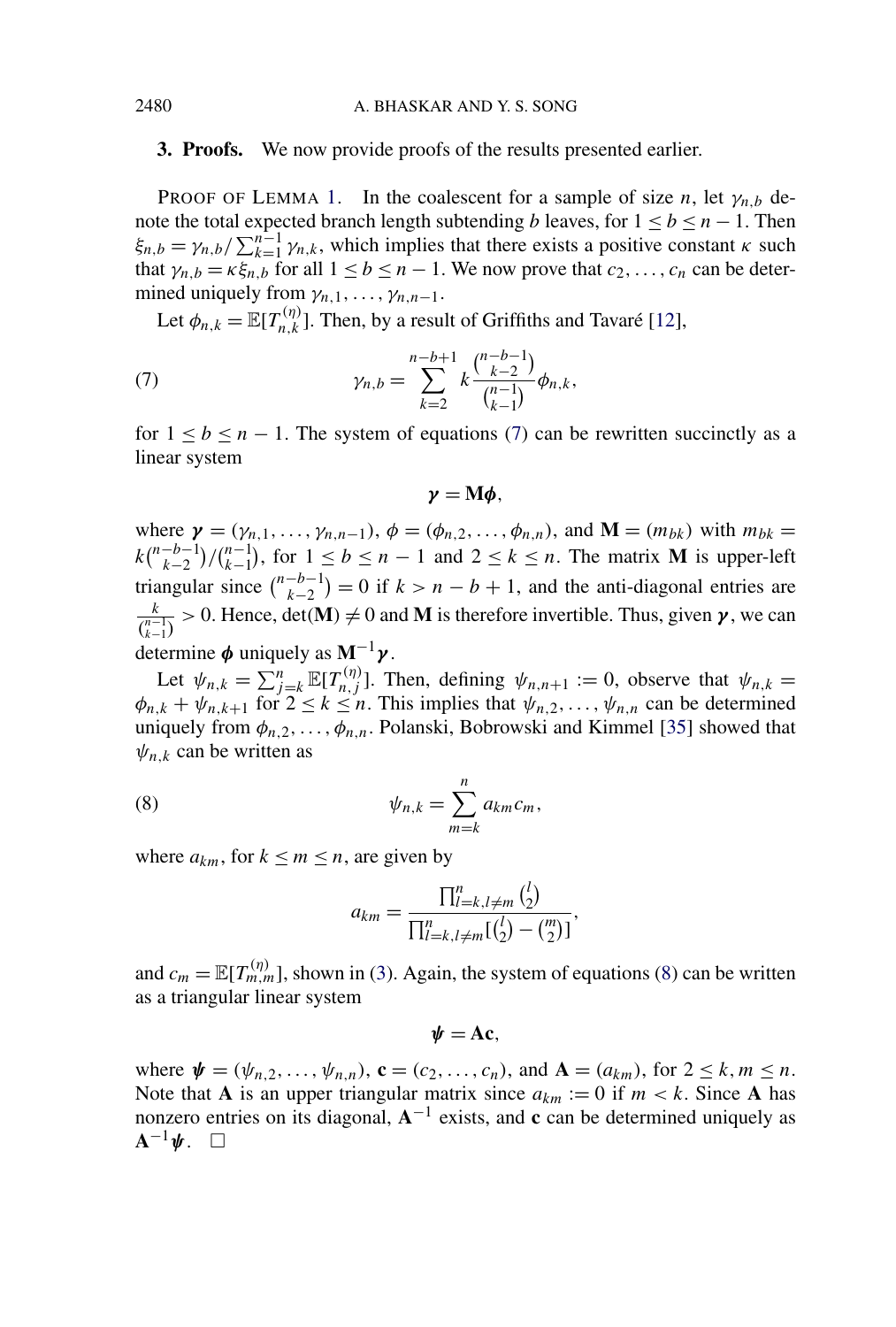PROOF OF LEMMA [2.](#page-7-0) Given a pair of piecewise population size functions  $\eta_1, \eta_2 \in \mathcal{M}_K(\mathcal{F})$ , let  $\tilde{\eta}_1$  and  $\tilde{\eta}_2$  be their respective time-rescaled versions, defined by [\(2\)](#page-4-0). Let  $0 < t_1^{(1)} < \cdots < t_{p_1}^{(1)} < \infty$ , where  $0 \le p_1 \le K - 1$  (resp.,  $0 < t_1^{(2)} <$  $\cdots < t_{p_2}^{(2)} < \infty$ , where  $0 \le p_2 \le K - 1$ ) be the change points of the pieces of  $\eta_1$ (resp.,  $\eta_2$ ). We define  $t_0^{(1)} = t_0^{(2)} = 0$  and  $t_{p_1+1}^{(1)} = t_{p_2+1}^{(2)} = \infty$ . The change points of  $\widetilde{\eta}_1$  are given by  $R_{\eta_1}(t_i^{(1)})$ , where  $1 \le i \le p_1$ , while the change points of  $\widetilde{\eta}_2$  are given by  $R_{\eta_2}(t_i^{(2)})$ , where  $1 \le i \le p_2$ . Let  $0 < \tau_1 < \cdots < \tau_p < \infty$  be the union of the change points of  $\tilde{\eta}_1$  and  $\tilde{\eta}_2$ , where  $0 \le p \le p_1 + p_2$ . For convention, let  $\tau_0 = 0$ and  $\tau_{p+1} = \infty$ .

Consider the piece  $(\tau_i, \tau_{i+1})$  for  $0 \le i \le p$ . Let  $I_1 = (t_k^{(1)}, t_{k+1}^{(1)})$ , where  $0 \le i \le p$ .  $k \le p_1$ , and  $I_2 = (t_l^{(2)}, t_{l+1}^{(2)})$ , where  $0 \le l \le p_2$ , be the pieces of the original population size functions  $\eta_1$  and  $\eta_2$ , respectively, such that  $(\tau_i, \tau_{i+1}) \subseteq R_{\eta_1}(I_1)$  and  $(\tau_i, \tau_{i+1}) \subseteq R_{\eta_2}(I_2)$ . Since  $\eta_1 \in \mathcal{M}_K(\mathcal{F})$ , there exists a function  $f_1 \in \mathcal{F}$  such that *n*<sub>1</sub>(*t*) = *f*<sub>1</sub>(*t* − *t*<sub>*k*</sub><sup>(1</sup>)</sub>) for all *t* ∈ *I*<sub>1</sub>. Then, for all  $\tau \in R_{\eta_1}(I_1)$ ,

(9)  
\n
$$
\widetilde{\eta}_1(\tau) = \eta_1(R_{\eta_1}^{-1}(\tau)) = f_1(R_{\eta_1}^{-1}(\tau) - t_k^{(1)})
$$
\n
$$
= \widetilde{f}_1(R_{f_1}(R_{\eta_1}^{-1}(\tau) - t_k^{(1)}))
$$
\n
$$
= \widetilde{f}_1(\tau - R_{\eta_1}(t_k^{(1)})).
$$

Similarly, there exists some function  $f_2 \in \mathcal{F}$  such that, for all  $\tau \in R_{\eta_2}(I_2)$ ,

(10) 
$$
\widetilde{\eta}_2(\tau) = \widetilde{f}_2(\tau - R_{\eta_2}(t_l^{(2)})).
$$

Using (9) and (10), we see that the number of sign change points of  $\tilde{\eta}_1 - \tilde{\eta}_2$  in the piece  $(\tau_i, \tau_{i+1})$  is at most the number of sign change points of  $\tilde{f}_1(\tau - R_{\eta_1}(t_k^{(1)}))$  –  $\widetilde{f}_2(\tau - R_{\eta_2}(t_i^{(2)}))$  for  $\tau \in (\tau_i, \tau_{i+1})$ . Hence, by [\(5\)](#page-7-0), it follows that within each piece  $(\tau_i, \tau_{i+1})$  for  $0 \le i \le p$ ,  $\tilde{\eta}_1 - \tilde{\eta}_2$  has at most  $\mathscr{S}(\mathcal{F})$  sign change points. Also, the point  $\tau_{i+1}$  itself could be a sign change point in the interval between the last sign change point in piece  $(\tau_i, \tau_{i+1})$  and the first sign change point in piece  $(\tau_{i+1}, \tau_{i+2})$ where  $0 \le i \le p - 1$ . These are all the possible sign change points of  $\tilde{\eta}_1 - \tilde{\eta}_2$ . Hence,

(11)  
\n
$$
\sigma(\widetilde{\eta}_1 - \widetilde{\eta}_2) \le p + (p+1)\mathscr{S}(\mathcal{F})
$$
\n
$$
\le (p_1 + p_2) + (p_1 + p_2 + 1)\mathscr{S}(\mathcal{F})
$$
\n
$$
\le (2K - 2) + (2K - 1)\mathscr{S}(\mathcal{F}).
$$

Since (11) holds for all  $\eta_1, \eta_2 \in \mathcal{M}_K(\mathcal{F})$ , the lemma follows.  $\Box$ 

PROOF OF THEOREM [4.](#page-8-0) The proof is by induction on the number of sign changes of *f*. If *f* has zero sign changes, then without loss of generality,  $f(t) \ge 0$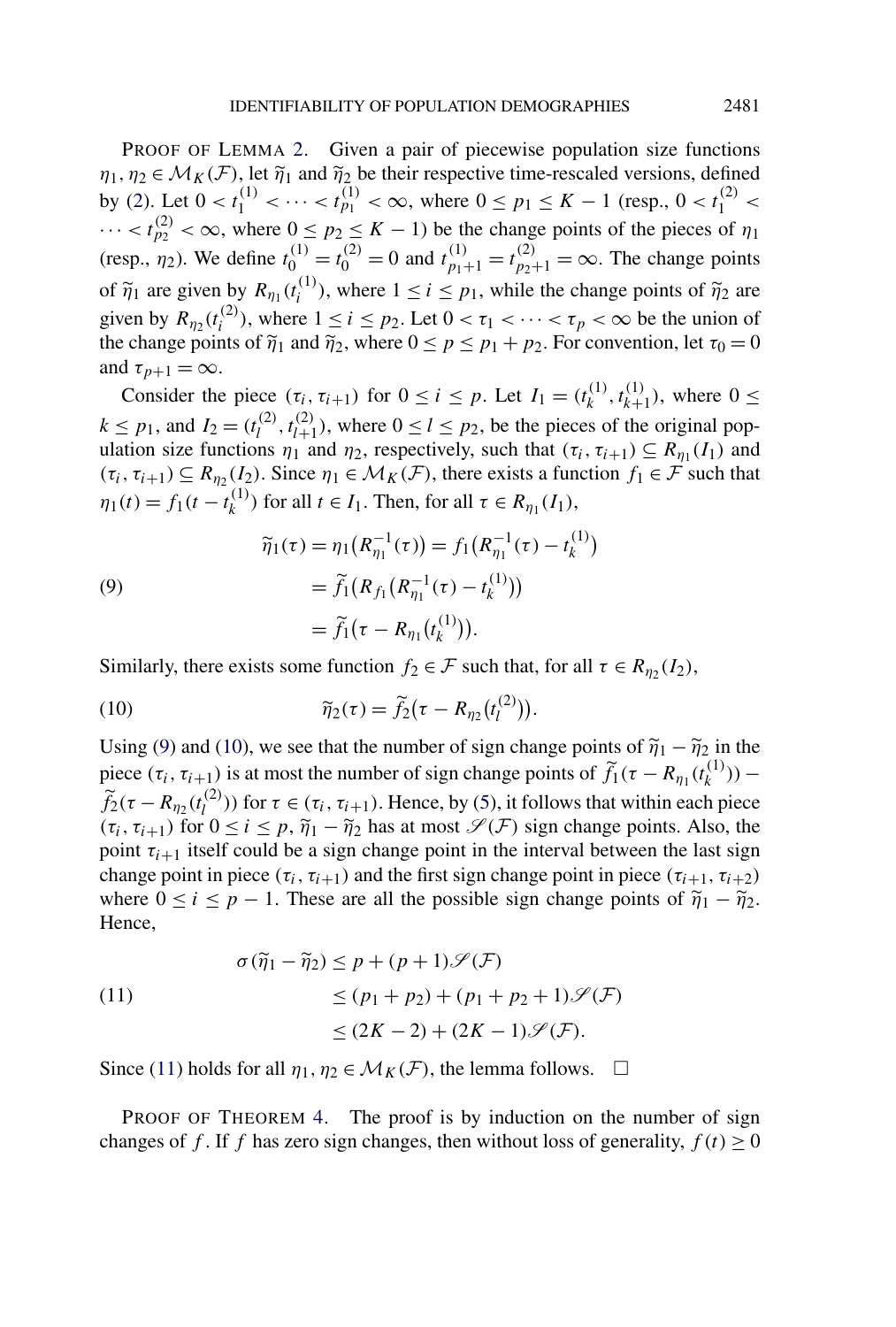for  $t \in (0, \infty)$  and  $f(t) > 0$  for some interval  $(a, b) \subseteq (0, \infty)$ . Hence,  $G(x) > 0$ 0 for all *x*, and the base case holds. Suppose *f* has  $m + 1$  sign change points  $t_0, \ldots, t_m$ , where  $m \ge 0$ . Note that  $G(x)$  and  $F(x) = e^{t_0 x} G(x)$  have the same realvalued roots (with multiplicity) since  $e^{t_0x} > 0$  for all  $x \in \mathbb{R}$ .  $F'(x)$  is given by

$$
F'(x) = \frac{d}{dx} \left( \int_0^\infty f(t) e^{-(t-t_0)x} dt \right) = \int_0^\infty (t_0 - t) f(t) e^{-(t-t_0)x} dt,
$$

where the interchange of the differential and integral operators in the second equality is justified by the Leibniz integral rule because *f* is piecewise continuous over  $\mathbb{R}_{\geq 0}$ , and both *f (t)e<sup>−(t−t</sup>0)<sup>x</sup></sup> and*  $\frac{d}{dx}$ *(f(t)e<sup>−(t−t</sup>0)<sup>x</sup>) are jointly continuous over*  $(p_i, p_{i+1}) \times$  (−∞, ∞) for each piece  $(p_i, p_{i+1})$  over which *f* is continuous. Note that the set of sign change points of  $(t_0 - t) f(t)$  is  $\{t_1, \ldots, t_m\}$ . Hence,  $(t_0 - t) f(t)$ has only *m* sign changes. By the induction hypothesis, F' has at most *m* realvalued roots. By Rolle's theorem, the number of real-valued roots of  $F$  is at most one more than the number of real-valued roots of  $F'$ . Hence,  $F$  has at most  $m + 1$ real-valued roots, implying that *G* has at most  $m + 1$  real-valued roots.  $\Box$ 

PROOF OF THEOREM [5.](#page-8-0) Suppose there exist two distinct population size functions  $\eta_1, \eta_2 \in \mathcal{F}$  that produce exactly the same  $c_m$  for all  $2 \le m \le n$ . From [\(4\)](#page-4-0), we have that

(12) 
$$
\int_0^\infty (\widetilde{\eta}_1(\tau) - \widetilde{\eta}_2(\tau)) e^{-\binom{m}{2}\tau} d\tau = 0
$$

for  $2 \le m \le n$ . If we define the function  $G(x)$  as

$$
G(x) = \int_0^\infty (\widetilde{\eta}_1(\tau) - \widetilde{\eta}_2(\tau)) e^{-x\tau} d\tau,
$$

then from (12), we see that  $\binom{m}{2}$  is a root of  $G(x)$  for  $2 \le m \le n$ , and hence, G has at least  $n - 1$  roots. Applying Theorem [4](#page-8-0) to the piecewise continuous function  $\tilde{\eta}_1 - \tilde{\eta}_2$ , we see that *G* can have at most  $\sigma(\tilde{\eta}_1 - \tilde{\eta}_2)$  roots. Taking the supremum over all population size functions  $\eta_1$  and  $\eta_2$  in F, we see that G can have at most  $\mathscr{S}(F)$  roots. Hence, if  $n - 1 > \mathscr{S}(F)$ , we get a contradiction. This implies that if  $n \ge \mathcal{S}(\mathcal{F}) + 2$ , no two distinct population size functions in  $\mathcal{F}$  can produce the same  $(c_2, \ldots, c_n)$ .  $\Box$ 

PROOF OF COROLLARY [7.](#page-8-0) As remarked after Lemma [2,](#page-7-0) for the constant population size function family  $\mathcal{F}_c$ ,  $\mathcal{S}(\mathcal{F}_c) = 0$ . Hence, by Theorem [6,](#page-8-0) if  $n \ge 2K$ , the map  $\mathbf{c}: \mathcal{M}_K(\mathcal{F}_c) \to \mathbb{R}^{n-1}_+$  is injective.  $\Box$ 

AN ALTERNATE PROOF OF COROLLARY [7](#page-8-0) BASED ON LINEAR ALGEBRA. Let  $n \ge 2K$ , and suppose there exist two distinct models  $\eta^{(1)}$ ,  $\eta^{(2)} \in M_K(\mathcal{F}_c)$ that produce exactly the same  $c_m$  for all  $2 \le m \le n$ . Let  $\tilde{\eta}^{(1)}$  and  $\tilde{\eta}^{(2)}$  denote the time-rescaled versions of  $\eta^{(1)}$  and  $\eta^{(2)}$  $\eta^{(2)}$  $\eta^{(2)}$ , respectively, as in (2). Since  $\eta^{(j)}$  is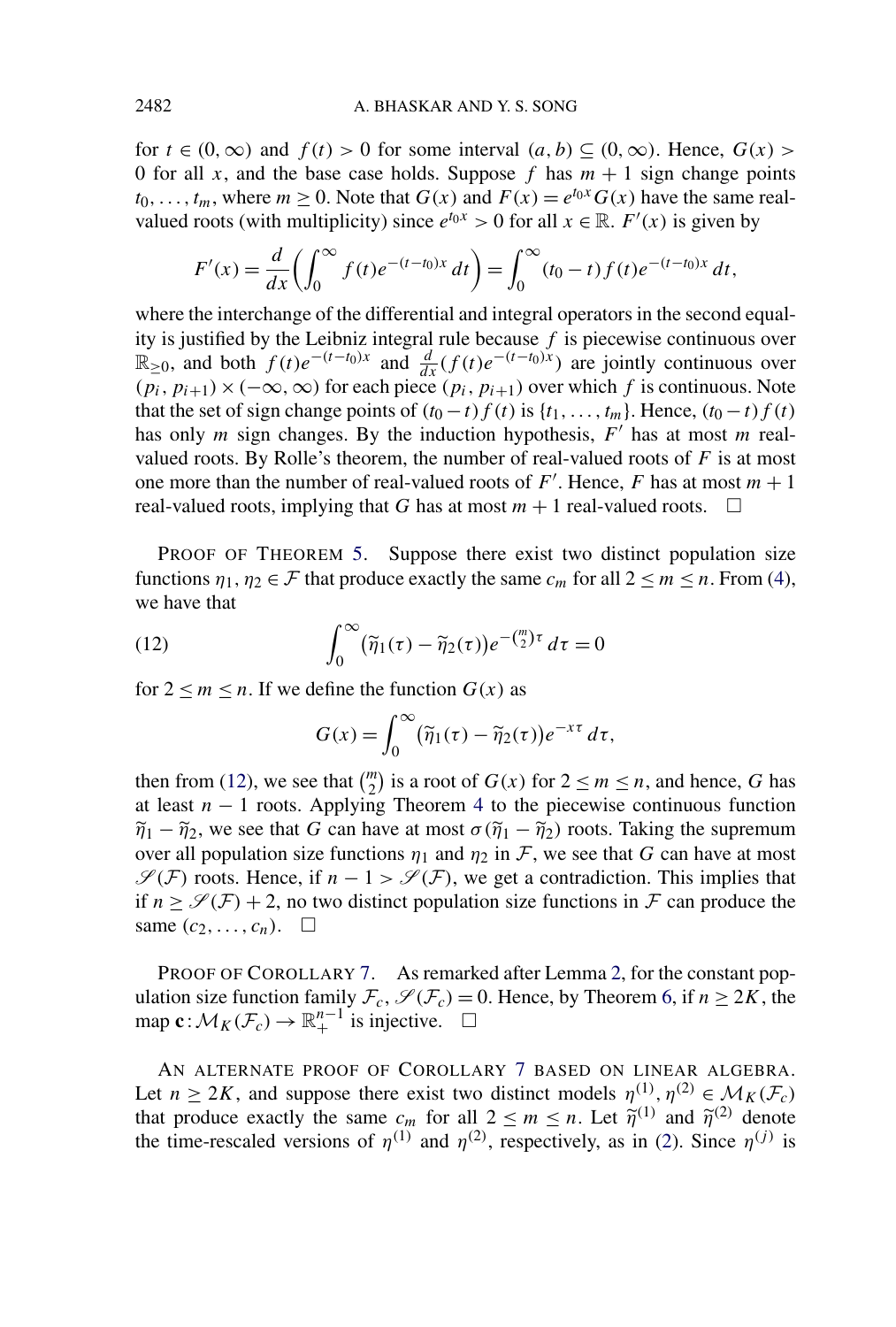piecewise constant with at most *K* pieces,  $\tilde{\eta}^{(j)}$  is also piecewise constant with the same number of pieces as  $\eta^{(j)}$ , and  $\eta^{(1)} \neq \eta^{(2)}$  implies  $\widetilde{\eta}^{(1)} \neq \widetilde{\eta}^{(2)}$ . Therefore,  $\tilde{\Delta} := \tilde{\eta}^{(1)} - \tilde{\eta}^{(2)}$  is a piecewise-constant function over [0,  $\infty$ ) with *p* pieces, where  $1 \le p \le 2K - 1$ , and  $\tilde{\Delta}$  is not identically zero. Let  $\tau_1 < \cdots < \tau_{p-1}$  denote the change points of  $\tilde{\Delta}$ , and define  $\tau_0 = 0$  and  $\tau_p = \infty$ . Suppose  $\tilde{\Delta}(\tau) = \delta_i \in \mathbb{R}$ for all  $\tau \in [\tau_{i-1}, \tau_i)$ , where  $1 \le i \le p$ . Since  $\tilde{\eta}^{(1)}$  and  $\tilde{\eta}^{(2)}$  produce the same  $c_m$  for all  $2 \le m \le n$ , we know that  $\tilde{\Delta}$  satisfies

(13) 
$$
\int_0^\infty \widetilde{\Delta}(\tau) e^{-(\frac{m}{2})\tau} d\tau = 0,
$$

for all  $2 \le m \le n$ . Substituting the definition of  $\tilde{\Delta}$  into (13) and multiplying by  $\binom{m}{2}$ , we obtain

(14) 
$$
\sum_{i=1}^{p} \delta_i \big[ e^{-(\binom{m}{2})\tau_{i-1}} - e^{-(\binom{m}{2})\tau_i} \big] = 0,
$$

for  $2 \le m \le n$ . This defines a linear system  $\mathbf{A}\delta = \mathbf{0}$ , where  $\delta = (\delta_1, \ldots, \delta_p)$  and  $\mathbf{A} = (a_{mi})$  is an  $(n - 1) \times p$  matrix with  $a_{mi} := e^{-\binom{m}{2} \tau_{i-1}} - e^{-\binom{m}{2} \tau_i}$  for  $2 \le m \le n$ and  $1 \leq i \leq p$ .

Let **B** =  $(b_{mi})$  be the  $(n-1) \times p$  matrix formed from **A** such that the *i*th column of **B** is the sum of columns *i*, *i* + 1, ..., *p* of **A**. Defining  $\alpha_i = e^{-\tau_{i-1}}$ , note that  $b_{mi} = \alpha_i^{m \choose 2}$  for  $2 \le m \le n$  and  $1 \le i \le p$ . Now, consider the  $p \times p$  submatrix **C** of **B** consisting of the first *p* rows of **B**. Since  $\alpha_1 > \alpha_2 > \cdots > \alpha_p > 0$ , note that **C** is a generalized Vandermonde matrix, which implies det $(C) \neq 0$  [\[8\]](#page-22-0), Chapter XIII, Section 8. Hence, rank $(\mathbf{B}) = p$ . The rank of **A** is invariant under elementary column operations and, therefore, rank $(A)$  = rank $(B)$  = p. Therefore, the kernel of **A** is trivial, and the only solution to (14) is  $\delta_1 = \delta_2 = \cdots = \delta_p = 0$ , which contradicts our assumption that  $\widetilde{\Delta} = \widetilde{\eta}^{(1)} - \widetilde{\eta}^{(2)} \not\equiv 0.$   $\Box$ 

PROOF OF COROLLARY [8.](#page-9-0) Let  $f_1, f_2 \in \mathcal{F}_e$  be given by

$$
f_1(t) = v_1 \exp(\beta_1 t),
$$
  

$$
f_2(t) = v_2 \exp(\beta_2 t),
$$

where  $t \in \mathbb{R}_{\geq 0}$ ,  $v_1, v_2 \in \mathbb{R}_+$  and  $\beta_1, \beta_2 \in \mathbb{R}$ . Then, for  $i = 1, 2$ , the time-rescaled function  $f_i$  is given by

(15) 
$$
\widetilde{f}_i(\tau) = \frac{v_i}{1 - v_i \beta_i \tau},
$$

for  $\tau \in \text{Dom}(\widetilde{f}_i) = R_{f_i}(\mathbb{R}_{\geq 0}) = [0, \frac{1}{v_i \beta_i})$ . From (15), it can be seen that  $\widetilde{f}_1$  and  $\widetilde{f}_2$ are continuous in their domains. Furthermore, for any given  $a \in \mathbb{R}_{\geq 0}$ , there is at most one  $\tau$ , where  $\tau \in \text{Dom}(\tilde{f}_1)$  and  $\tau - a \in \text{Dom}(\tilde{f}_2)$ , such that  $g(\tau) := \tilde{f}_1(\tau) - \tilde{f}_2(\tau)$  $f_2(\tau - a) = 0$ , implying  $\sigma(g) \le 1$ . By the definition of sign change complexity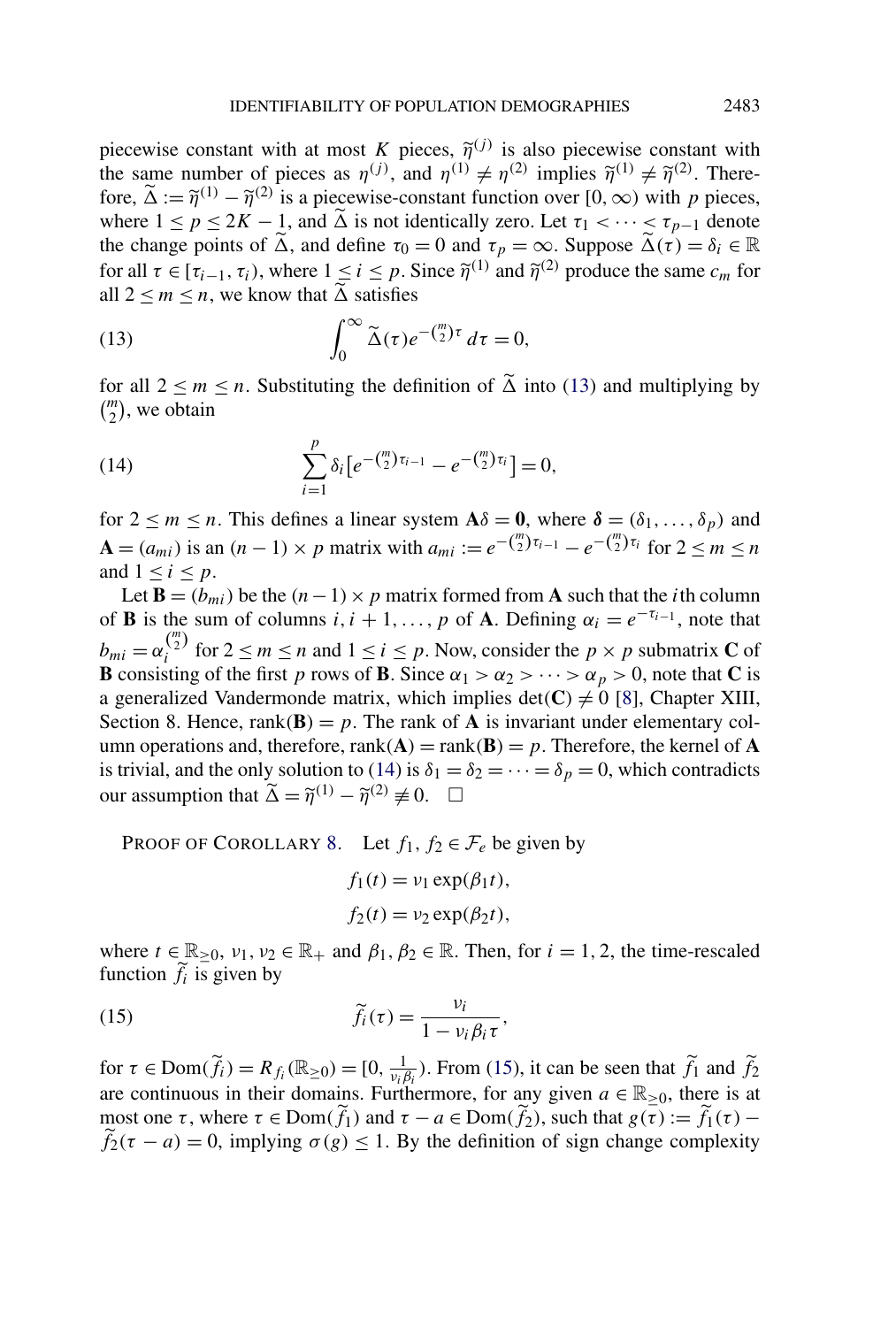in [\(5\)](#page-7-0), it then follows that  $\mathcal{S}(\mathcal{F}_e) \leq 1$  for the exponential population family  $\mathcal{F}_e$ . Hence, applying Theorem [6,](#page-8-0) we conclude that  $n \geq 4K - 1$  suffices for the map **c** :  $M_K(\mathcal{F}_e)$  →  $\mathbb{R}^{n-1}_+$  to be injective.  $\Box$ 

PROOF OF COROLLARY [9.](#page-9-0) Let  $f_1, f_2 \in \mathcal{F}_g$  be generalized-exponential functions which satisfy the following differential equations and initial conditions:

$$
\frac{df_i}{dt} = \beta_i f_i(t)^{\gamma_i},
$$
  
f\_i(0) = v\_i, \t i \in \{1, 2\},

where  $v_i \in \mathbb{R}_+$ ,  $\beta_i \in \mathbb{R}$  and  $\gamma_i \in \mathbb{R}_{\geq 0}$ . The solutions for  $f_i$  are given by

$$
f_i(t) = \begin{cases} v_i \exp(\beta_i t), & \gamma_i = 1, \\ \left[ v_i^{1 - \gamma_i} + \beta_i t (1 - \gamma_i) \right]^{1/(1 - \gamma_i)}, & \gamma_i \neq 1. \end{cases}
$$

It can be shown that the time-rescaled population size functions  $f_i$  are given by

(16) 
$$
\widetilde{f}_i(\tau) = \begin{cases} v_i \exp(\beta_i \tau), & \beta_i = 0 \text{ or } \gamma_i = 0, \\ (v_i^{-\gamma_i} - \beta_i \gamma_i \tau)^{-1/\gamma_i}, & \beta_i \neq 0 \text{ and } \gamma_i > 0. \end{cases}
$$

In order to obtain an upper bound on  $\mathcal{S}(\mathcal{F}_g)$ , we consider the following three cases depending on the functional form of  $f_1$  and  $f_2$  in (16):

- *Case* 1:  $\tilde{f}_1(\tau) = v_1 \exp(\beta_1 \tau)$  and  $\tilde{f}_2(\tau) = v_2 \exp(\beta_2 \tau)$ . Since  $\tilde{f}_1$  and  $\tilde{f}_2$  are continuous functions of  $\tau$ , the number of sign changes of  $g(\tau) := \tilde{f}_1(\tau) - \tilde{f}_2(\tau - a)$ is at most the number of roots of  $g(\tau)$ . Taking the logarithm of  $f_1(\tau)$  and  $\widetilde{f}_2(\tau - a)$ , it is easy to see that  $g(\tau)$  has at most one root for any  $a \in \mathbb{R}_{\geq 0}$ . Hence,  $\sigma(g)$  < 1.
- *Case* 2:  $\hat{f}_1$  and  $\hat{f}_2$  have different functional forms. Suppose  $\hat{f}_1(\tau) = v_1 \exp(\beta_1 \tau)$ and  $\widetilde{f}_2(\tau) = (v_2^{-\gamma_2} - \beta_2 \gamma_2 \tau)^{-1/\gamma_2}$ . For any  $a_1, a_2 \in \mathbb{R}_{\geq 0}$  such that  $\tau - a_i \in$ Dom $(\tilde{f}_i)$ , the number of sign changes of  $g(\tau) := \tilde{f}_1(\tau - a_1) - \tilde{f}_2(\tau - a_2)$  is at most the number of roots of  $g(\tau)$ . By raising  $\tilde{f}_1(\tau - a_1)$  and  $\tilde{f}_2(\tau - a_2)$  to the power of  $-\gamma_2$ , we see that the number of roots of  $g(\tau)$  is the number of solutions to

(17) 
$$
\mu_1 \exp(-\gamma_2 \beta_1 \tau) = \mu_2^{-\gamma_2} - \beta_2 \gamma_2 \tau,
$$

where  $\mu_1 = \nu_1 \exp(\gamma_2 \beta_1 a_1)$  and  $\mu_2 = (\nu_2^{-\gamma_2} + \beta_2 \gamma_2 a_2)^{-1/\gamma_2}$ . Equation (17) represents the intersection of an exponential function with a line and has at most 2 solutions for  $\tau$ . Hence,  $\sigma(g) \leq 2$ .

 $\bullet$  *Case* 3:  $\widetilde{f}_i(\tau) = (\nu_i^{-\gamma_i} - \beta_i \gamma_i \tau)^{-1/\gamma_i}$  for  $i = 1, 2$ . Let *g*(τ) :=  $\widetilde{f}_1(\tau) - \widetilde{f}_2(\tau - a)$ where  $a \in \mathbb{R}_{\geq 0}$  such that  $\tau - a \in \text{Dom}(\tilde{f}_2)$ . Since *g* is a continuous function, the number of sign changes of  $g(\tau)$  in  $\mathbb{R}_{\geq 0}$  is bounded by the number of distinct positive roots of  $g(\tau)$ . The number of distinct positive roots of *g* is the number of distinct positive solutions *τ* to

$$
(\nu_1^{-\gamma_1}-\beta_1\gamma_1\tau)^{-1/\gamma_1}=(\nu_2^{-\gamma_2}-\beta_2\gamma_2(\tau-a))^{-1/\gamma_2},
$$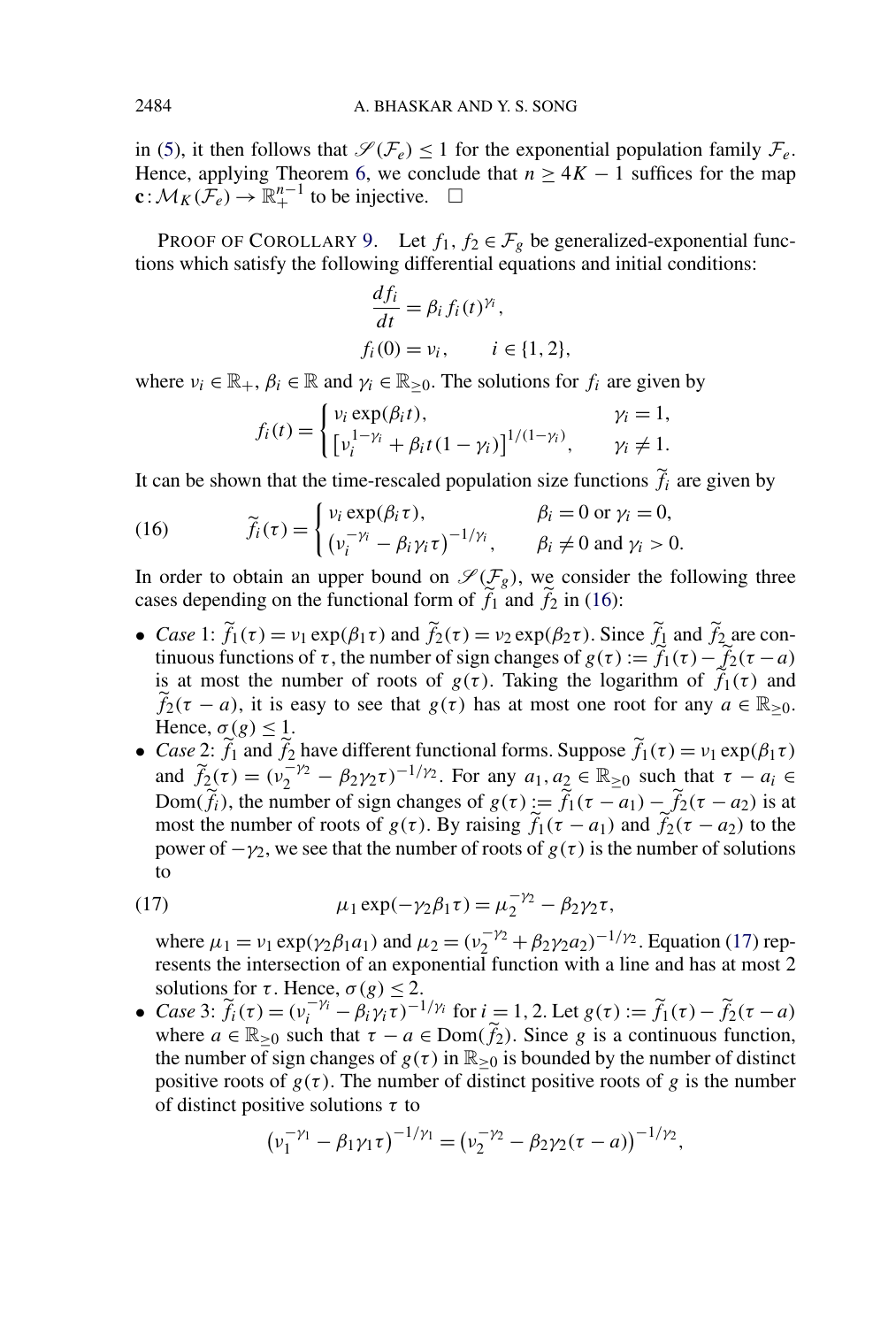which is also the number of distinct positive solutions to

(18) 
$$
\left(v_1^{-\gamma_1} - \beta_1 \gamma_1 \tau\right)^{\gamma_2/\gamma_1} = v_2^{-\gamma_2} - \beta_2 \gamma_2 (\tau - a).
$$

Let  $x := \tilde{f}_1(\tau)^{-\gamma_1} = v_1^{-\gamma_1} - \beta_1 \gamma_1 \tau$ . Since  $\tilde{f}_1$  is a time-rescaled population size function,  $x > 0$  when  $\tau \in \mathbb{R}_{\geq 0}$ . Since  $\beta_i \neq 0$  and  $\gamma_i > 0$ , (18) can be rewritten as

$$
x^{\gamma_2/\gamma_1} + Ax + B = 0,
$$

where  $A = -\frac{\beta_2 \gamma_2}{\beta_1 \gamma_1}$  and  $B = \frac{\beta_2 \gamma_2}{\beta_1 \gamma_1} v_1^{-\gamma_1} - v_2^{-\gamma_2} - \beta_2 \gamma_2 a$ . Letting  $h(x) := x^{\gamma_2/\gamma_1} +$  $Ax + B$ , the number of distinct positive solutions for  $\tau$  in (18) is at most the number of distinct positive roots for the generalized polynomial *h*. For any real-valued function  $g(x)$  possessing infinitely many derivatives and any interval  $I \subseteq \mathbb{R}$ , let  $Z(g, I)$  the number of zeroes of g contained in *I*, counted with multiplicity. By a consequence of Rolle's theorem [\[15\]](#page-22-0), Proposition 2.1,  $Z(g, I) \leq Z(g', I) + 1$ . Observing that  $h'(x) = \frac{\gamma_2}{\gamma_1} x^{\gamma_2/\gamma_1 - 1} + A$  has at most one root in  $\mathbb{R}_+$ ,  $Z(h, \mathbb{R}_+) \leq Z(h', \mathbb{R}_+) + 1 \leq 2$ . Hence, the number of distinct positive solutions  $\tau$  to (18) is at most 2, and  $\sigma(g) < 2$ .

From the definition of sign change complexity in [\(5\)](#page-7-0) and the bound on  $\sigma(g)$  in the three cases above, it follows that  $\mathcal{S}(\mathcal{F}_g) \leq 2$  for the generalized-exponential population family  $\mathcal{F}_g$ . Hence, applying Theorem [6,](#page-8-0) we conclude that  $n \ge 6K - 2$ suffices for the map  $\mathbf{c}: \mathcal{M}_K(\mathcal{F}_g) \to \mathbb{R}^{n-1}_+$  to be injective.  $\Box$ 

PROOF OF LEMMA [10.](#page-9-0) For the population size function  $\zeta(t)$  defined by  $\zeta(t) = \kappa \eta(t/\kappa)$ , note that  $R_\zeta(t)$  is given by

$$
R_{\zeta}(t) = \int_0^t \frac{1}{\zeta(x)} dx = \int_0^t \frac{1}{\kappa \eta(x/\kappa)} dx = \int_0^{t/\kappa} \frac{1}{\eta(x)} dx = R_{\eta}(t/\kappa).
$$

 $\mathbb{E}[T_{m,m}^{(\zeta)}]$  is then given by

$$
\mathbb{E}[T_{m,m}^{(\zeta)}] = \int_0^\infty \exp\left[-\left(\frac{m}{2}\right) R_\eta\left(\frac{t}{\kappa}\right)\right] dt
$$

$$
= \kappa \int_0^\infty \exp\left[-\left(\frac{m}{2}\right) R_\eta(t)\right] dt
$$

$$
= \kappa \mathbb{E}[T_{m,m}^{(\eta)}].
$$

Since  $n \ge 2K + (2K - 1)\mathcal{S}(\mathcal{F})$ , by Theorem [6,](#page-8-0)  $\zeta$  is the unique population size function in  $\mathcal{M}_K(\mathcal{F})$  with  $\mathbb{E}[T_{m,m}^{(\zeta)}] = \kappa c_m$  for  $2 \le m \le n$ .  $\Box$ 

To prove Theorem [12,](#page-10-0) we first need a lemma that characterizes a certain symmetry property of the invertible matrix that relates the genealogical quantities *γ* and **c** introduced in the proof of Lemma [1.](#page-5-0)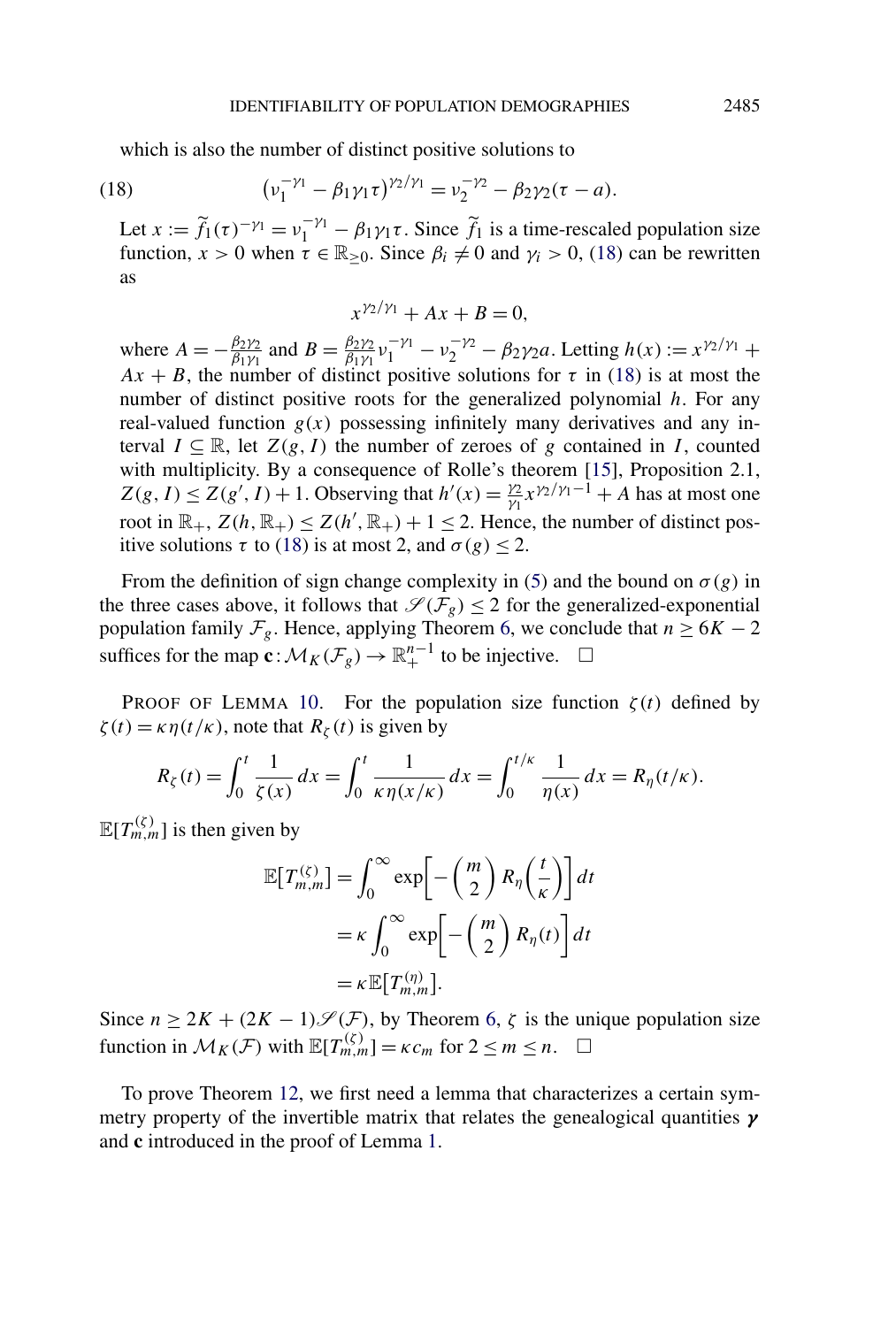<span id="page-17-0"></span>LEMMA 13. *For a sample of size n*, *let W be the*  $(n − 1) \times (n − 1)$  *invertible matrix such that*  $\gamma_{n,b} = \sum_{m=2}^{n} W_{b,m} c_m$ , *where*  $\gamma_{n,b}$  *is the total expected branch length subtending b leaves and*  $c_m = \mathbb{E}[T_{m,m}^{(\eta)}]$ . Then, for every *b and m*, where 1 ≤ *b* ≤ *n* − 1 *and* 2 ≤ *m* ≤ *n*, *we have the following identities*:

$$
W_{b,m} + W_{n-b,m} = 0 \t\t \text{if } m \text{ is odd},
$$
  

$$
W_{b,m} - W_{n-b,m} = 0 \t\t \text{if } m \text{ is even}.
$$

PROOF. From the proof of Lemma [1,](#page-5-0) it can be seen that the matrix **W** is the product of 3 matrices whose entries are explicitly given combinatorial expressions. However, using Zeilberger's algorithm [\[34\]](#page-23-0), Polanski and Kimmel [\[36\]](#page-23-0), equations (13)–(15), also derived the following recurrence relation for the entries of **W**:

(19) 
$$
W_{b,2} = \frac{6}{(n+1)},
$$

$$
W_{b,3} = 30 \frac{(n-2b)}{(n+1)(n+2)},
$$

$$
W_{b,m+2} = f(n,m)W_{b,m} + g(n,m)(n-2b)W_{b,m+1},
$$

where  $f(n, m)$  and  $g(n, m)$  are rational functions of *n* and *m* given by

$$
f(n, m) = -\frac{(1+m)(3+2m)(n-m)}{m(2m-1)(n+m+1)},
$$

$$
g(n,m) = \frac{(3+2m)}{m(n+m+1)}.
$$

It will be easy to prove our lemma by induction on *m* using (19). The base cases are easy to check:

$$
W_{b,2} - W_{n-b,2} = 0,
$$
  
\n
$$
W_{b,3} + W_{n-b,3} = 30 \frac{(n-2b) + (n-2(n-b))}{(n+1)(n+2)} = 0.
$$

Using (19), we see that if *m* is odd,

$$
W_{b,m+2} + W_{n-b,m+2}
$$
  
=  $f(n, m) (W_{b,m} + W_{n-b,m})$   
+  $g(n, m) {(n - 2b)W_{b,m+1} + [n - 2(n - b)]W_{n-b,m+1}}$   
=  $f(n, m) (W_{b,m} + W_{n-b,m}) + g(n, m) (n - 2b) (W_{b,m+1} - W_{n-b,m+1})$   
= 0,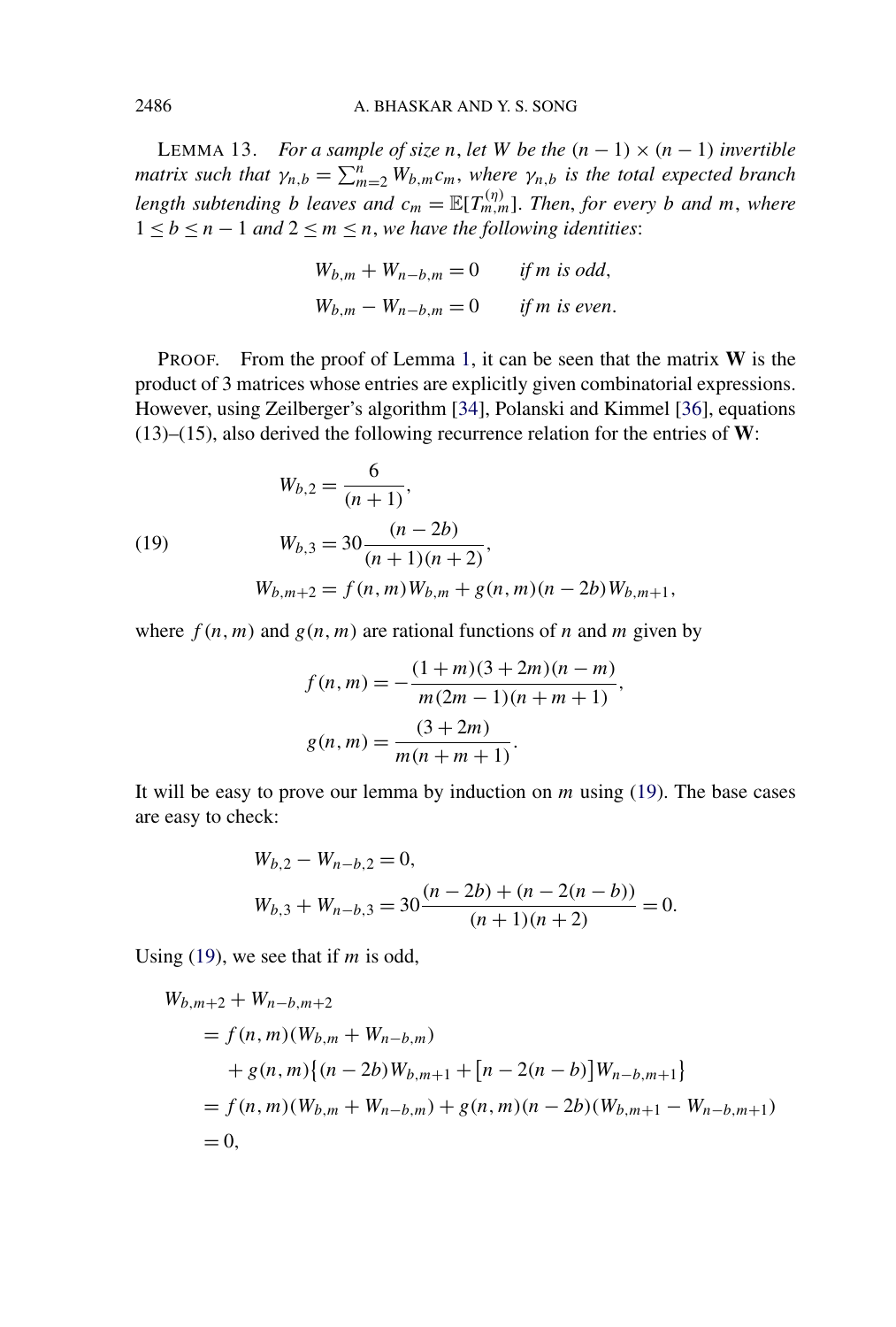<span id="page-18-0"></span>where the last equality follows from the induction hypothesis which implies *W<sub>b,m</sub>* + *W<sub>n−b,m</sub>* = 0 and *W<sub>b,m+1</sub>* − *W<sub>n−b,m+1*</sub> = 0. Similarly, if *m* is even,

$$
W_{b,m+2} - W_{n-b,m+2}
$$
  
=  $f(n, m) (W_{b,m} - W_{n-b,m})$   
+  $g(n, m) \{(n - 2b)W_{b,m+1} - [n - 2(n - b)]W_{n-b,m+1}\}$   
=  $f(n, m) (W_{b,m} - W_{n-b,m}) + g(n, m) (n - 2b) (W_{b,m+1} + W_{n-b,m+1})$   
= 0,

where again the last equality follows from the induction hypothesis.  $\Box$ 

PROOF OF THEOREM [12.](#page-10-0) For a sample of size *n* in the coalescent, let  $\gamma_{n,b}$  be the total expected branch length subtending *b* leaves, for  $1 \leq b \leq n-1$ . Then there exists a positive constant *κ* such that

(20) 
$$
\frac{\gamma_{n,d} + \gamma_{n,n-d}}{1 + \delta_{d,n-d}} = \kappa \chi_{n,d},
$$

for all  $1 \leq d \leq \lfloor n/2 \rfloor$ . Let  $f_{n,d} = \frac{\gamma_{n,d} + \gamma_{n,n-d}}{1 + \delta_{d,n-d}}$ . The relationship between  $\mathbf{f} =$  $(f_{n,1},..., f_{n,[n/2]})$  and  $\gamma = (\gamma_{n,1},..., \gamma_{n,n-1})$  can be described by the linear equation

$$
f=Z\gamma\,,
$$

where **Z** is an  $\lfloor n/2 \rfloor \times (n-1)$  matrix with entries given by

$$
Z_{dj} = \begin{cases} 1, & \text{if } j = d \text{ or } j = n - d, \\ 0, & \text{otherwise,} \end{cases}
$$

for  $1 \le d \le \lfloor n/2 \rfloor$  and  $1 \le j \le n - 1$ . Hence, dim(ker(**Z**)) =  $\lfloor (n - 1)/2 \rfloor$ .

From Lemma [1,](#page-5-0) we know that  $\gamma$  and  $\mathbf{c} = (c_2, \dots, c_n)$  are related as  $\gamma = \mathbf{Wc}$ , where  $\mathbf{W} = (W_{b,m})$  is an  $(n-1) \times (n-1)$  invertible matrix, where  $1 \leq b \leq n-1$ and  $2 \leq m \leq n$ . Hence,

$$
f = Yc,
$$

where **Y** := **ZW**. Since  $Y_{b,m} = W_{b,m} + W_{n-b,m}$ , we know from Lemma [13](#page-17-0) that  $Y_{b,m} = 0$  for all odd values of *m*. Therefore, every other column of the matrix **Y** is zero. This implies that span({**e**<sub>3</sub>, **e**<sub>5</sub>, . . . , **e**<sub>*n*−⊥{*n*</sub> even}}) ⊆ ker(**Y**), where **e**<sub>*i*</sub> is an  $(n - 1)$ -dimensional unit vector defined as  $e_i = (e_{i,2}, \ldots, e_{i,n})$ , with  $e_{i,i} = 1$  and  $e_{i,j} = 0$  for  $i \neq j$ . Note that  $n - \mathbb{1}\{n \text{ even}\} = 2\lfloor (n-1)/2 \rfloor + 1$  and  $dim(span({**e**<sub>3</sub>, **e**<sub>5</sub>, ..., **e**<sub>2</sub>_{(n-1)/2]+1})$ ) = [(*n* − 1)/2]. Now, since **W** is invertible,  $dim(ker(Y)) = dim(ker(ZW)) = dim(ker(Z)) = \lfloor (n-1)/2 \rfloor$ . Therefore,

(22) 
$$
\ker(Y) = \text{span}(\{e_3, e_5, \dots, e_{2\lfloor (n-1)/2 \rfloor + 1}\}).
$$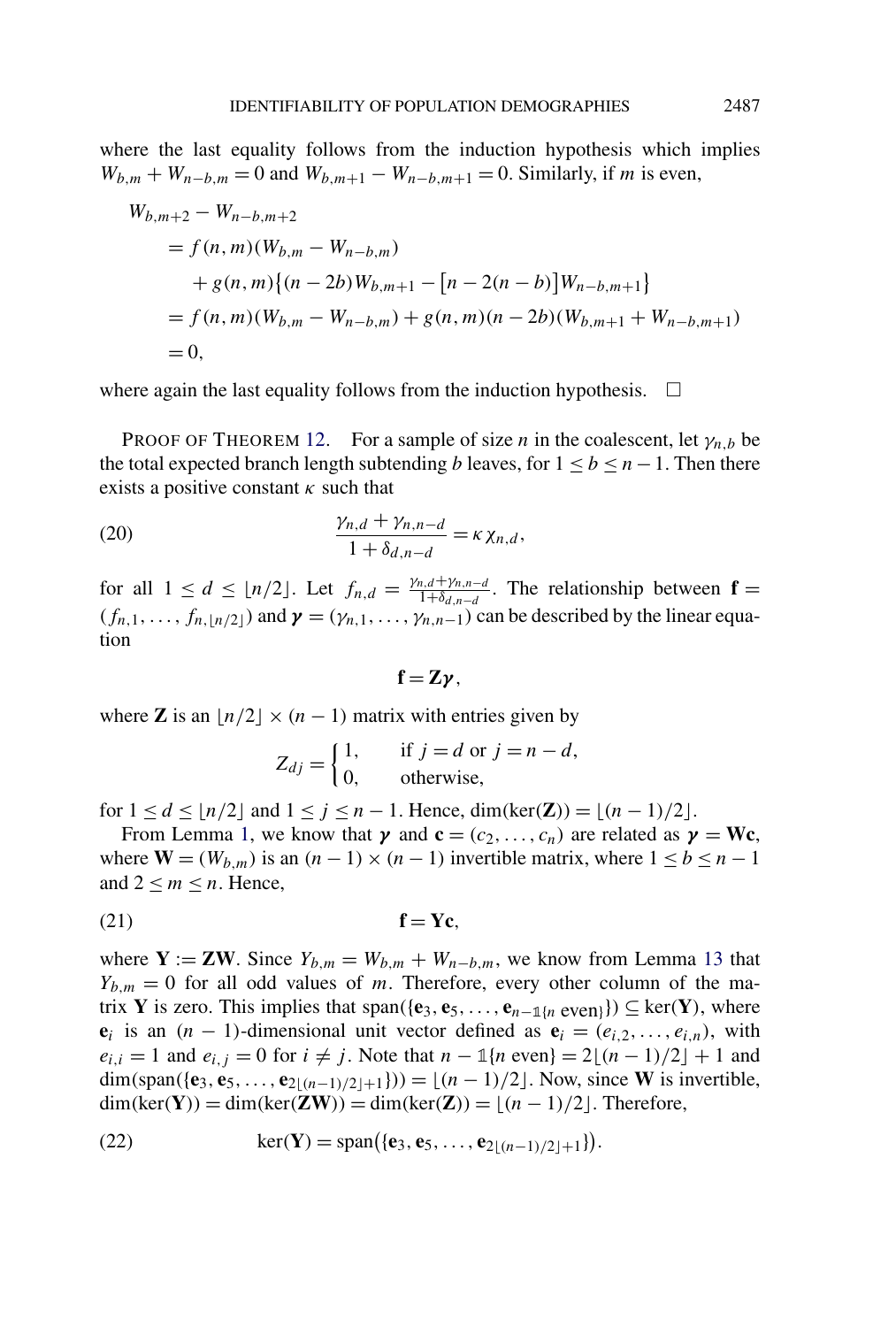<span id="page-19-0"></span>Suppose there exist two distinct models  $\eta_1, \eta_2 \in \mathcal{M}_K(\mathcal{F})$  that produce the same folded SFS **f**. Let  $c^{(1)}$  and  $c^{(2)}$  be the vector of genealogical quantities for models  $\eta_1$  and  $\eta_2$ , respectively, where  $c_m^{(1)} = \mathbb{E}[T_{m,m}^{(\eta_1)}]$  and  $c_m^{(2)} = \mathbb{E}[T_{m,m}^{(\eta_2)}], 2 \le m \le n$ . From [\(21\)](#page-18-0), we know that  $\mathbf{c}^{(1)} - \mathbf{c}^{(2)} \in \text{ker}(\mathbf{Y})$ . Using [\(22\)](#page-18-0),  $c_m^{(1)} - c_m^{(2)}$  can be written as

(23) 
$$
c_m^{(1)} - c_m^{(2)} = \sum_{l=1}^{\lfloor (n-1)/2 \rfloor} \alpha_l e_{2l+1,m},
$$

for some  $\alpha_l \in \mathbb{R}$ . Since  $e_{ij} = 0$  for  $i \neq j$ , (23) implies that  $c_m^{(1)} - c_m^{(2)} = 0$  for all even values of *m*, where  $2 \le m \le n$ . Now applying a similar argument as in the proof of Theorem [6](#page-8-0) to  $c_m^{(1)} - c_m^{(2)}$  for even values of *m*, we conclude that if  $[(n-1)/2] > (2K - 2) + (2K - 1)$  $\mathcal{S}(F)$ *, then no two distinct models*  $η_1, η_2 ∈$  $\mathcal{M}_K(\mathcal{F})$  can produce the same **f**. This implies that a sample size  $n \geq 2(2K - 1)$  $1(1 + \mathcal{S}(\mathcal{F}))$  suffices for identifying the population size function in  $\mathcal{M}_K(\mathcal{F})$ from the folded SFS **f**, and the conclusion of the theorem follows from [\(20\)](#page-18-0) and Lemma [10.](#page-9-0)  $\Box$ 

**4. Discussion.** In human genetics, several large-sample datasets have recently become available, with sample sizes on the order of several thousands to tens of thousands of individuals [\[1,](#page-21-0) [4,](#page-22-0) [6,](#page-22-0) [31,](#page-23-0) [44\]](#page-24-0). The patterns of polymorphism observed in these datasets deviate significantly from that expected under a constant population size, and there has been much interest in inferring recent and ancient human demographic changes that might explain these deviations [\[10,](#page-22-0) [24,](#page-23-0) [26\]](#page-23-0). Clearly, model identifiability is an important prerequisite for such statistical inference problems. In this paper, we have obtained mathematically rigorous identifiability results for demographic inference by showing that piecewise-defined population size functions over a wide class of function families are completely determined by the SFS, provided that the sample is sufficiently large. Furthermore, we have provided explicit bounds on the sample sizes that are sufficient for identifying such piecewise population size functions. These bounds depend on the number of pieces and the functional type of each piece. For piecewise-constant population size models, which have been extensively applied in demographic inference studies, our bounds are tight. We have also given analogous results for identifiability from the folded SFS, a variant of the SFS that is oblivious to the identities of the ancestral and mutant alleles.

Recent large-sample sequencing studies have consistently found a substantially higher fraction of rare variants compared to the predictions of the coalescent with a constant population size, even in regions of the genome that are believed to have evolved neutrally [\[9\]](#page-22-0). Keinan and Clark [\[16\]](#page-22-0) suggested that recent rapid expansion of the population has given rise to variants which are private to single individuals in the population, and that this signature of population expansion is particularly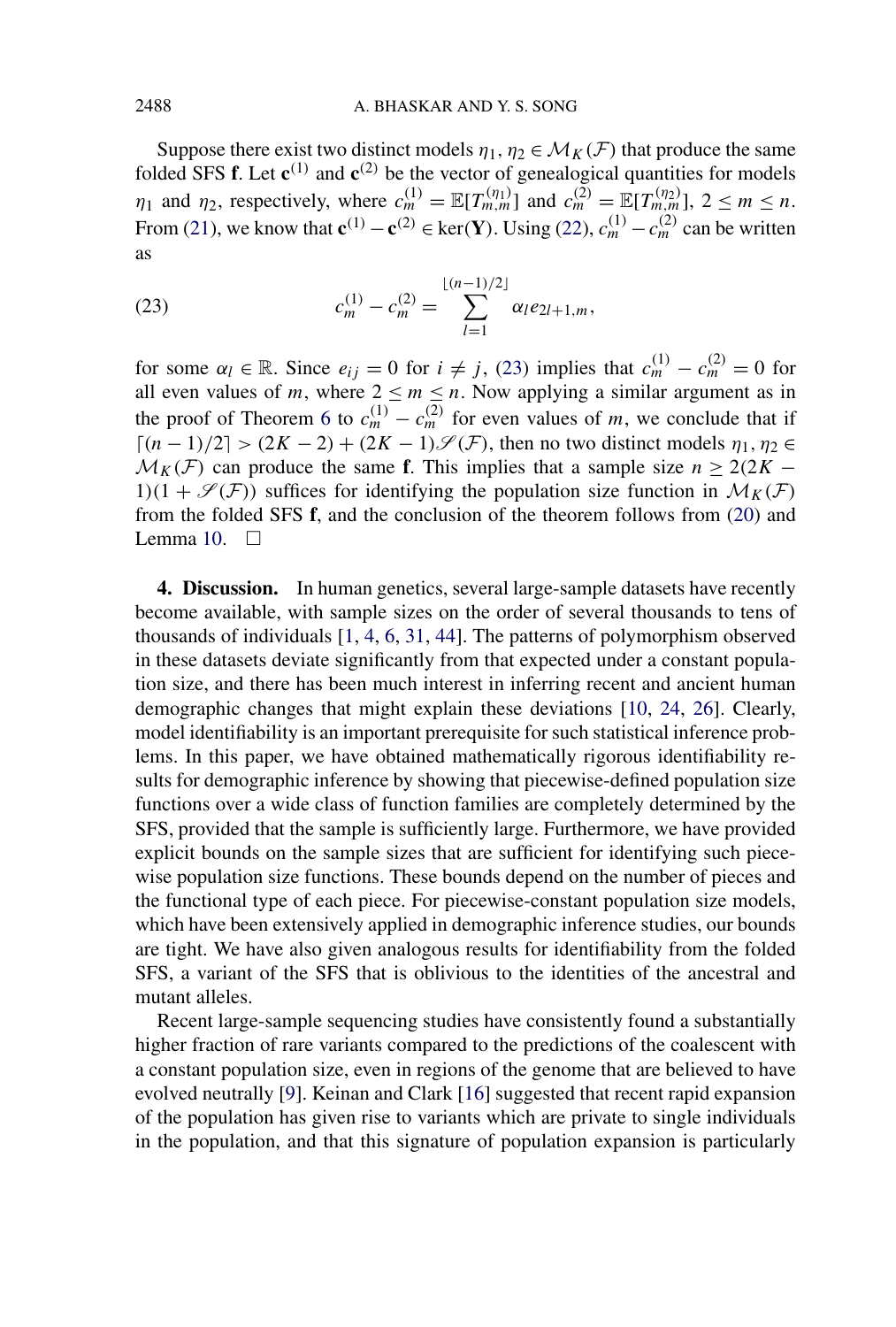

FIG. 3. *The leading entries of the expected SFS ξ<sup>n</sup> for a piecewise-exponential population size model inferred b Tennessen et al*. [\[44\]](#page-24-0). *This demographic model*, *shown* (*up to scaling*) *in Figure* [1,](#page-6-0) *was fitted using the observed SFS from a sample of* 1351 (*diploid*) *individuals of European ancestry* [\[44\]](#page-24-0). *The blue plot is the expected SFS for n* = 19, *which matches the sample size bound in Corollary* [8](#page-9-0) *for identifying piecewise-exponential models with up to* 5 *pieces*, *while the green plot is the first* 18 *entries of the expected SFS for n* = 2702 (1351 *diploids*). *The red and purple plots are the expected SFS for n* = 19 *and n* = 2702, *respectively*, *for a constant population size function*.

apparent now due to the larger sample sizes involved in sequencing studies. We illustrate this point with a specific example. The blue plot in Figure 3 shows the expected SFS for a sample of size  $n = 19$  under the piecewise-exponential population size history with 5 epochs recently inferred by Tennessen et al. [\[44\]](#page-24-0) and illustrated in Figure [1.](#page-6-0) (Note that  $n = 19$  is the sample size bound given by Corollary [8](#page-9-0) for identifying piecewise-exponential models with up to 5 pieces.) The red plot in Figure 3 shows the expected SFS for the same sample size under a constant population size model. For this small sample size, the two expected frequency spectra are very similar despite the large difference in demographic models, indicating the difficulty of accurately recovering the details of recent exponential population growth using small-sample data. In contrast, for a much larger sample of size  $n = 2702$ , which corresponds to the actual sample size for Tennessen et al.'s data, the expected frequency spectra under the two demographic models mentioned above are considerably more different; see the green and purple plots in Figure 3.

On the other hand, our identifiability results show that *perfect* data (i.e., the *exact* expected SFS) from even a small sample size of  $n = 4K - 1$  are sufficient to uniquely identify a piecewise-exponential model with *K* pieces. This gap between theoretical identifiability and practical inference needs to be better addressed through robustness results that can account for the finite genome length, which limits the resolution to which the expected SFS of a random sample can be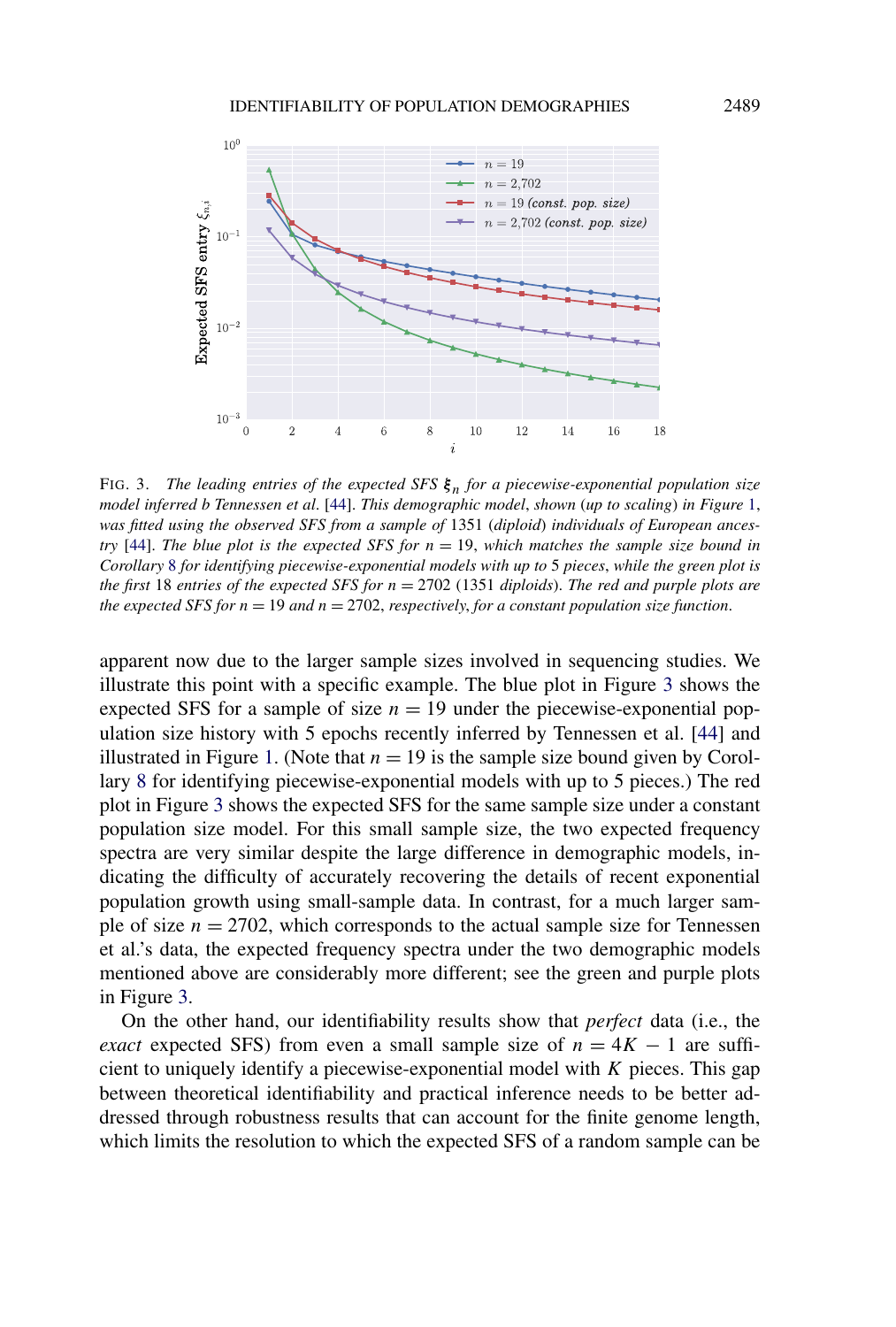<span id="page-21-0"></span>estimated. Our identifiability results apply in the limit that the genome length is infinite, which allows one to estimate the entries of the expected SFS exactly. On the other hand, a finite length genome does not permit exact estimation of the expected SFS, which can make it difficult in practice to resolve the details of ancient demographic events even if the sample size is large. This is because population size changes sufficiently far back in the past are likely to have only a marginal effect on the SFS since the individuals in the sample are highly likely to have found a common ancestor by such ancient times.

Our work suggests several interesting avenues for future research. An important problem is to understand the sensitivity of the SFS to perturbations in the demographic parameters. A related problem is quantifying the extent to which errors in estimating the expected SFS from a finite amount of data affect the parameter estimates in inferred demographic models.

It would also be interesting to consider the possibility of developing an algebraic algorithm for demographic inference that closely mimics the linear algebraic proof of Corollary [7](#page-8-0) provided in Section [3.](#page-11-0) For example, using a sample of size  $K + 1$ , one could consider inferring a piecewise-constant model with *K* pieces, with one piece for each of the most recent  $K - 1$  generations and another piece for the population size further back in time. (Here, we are considering a restricted class of piecewise-constant population size functions with fixed change points, so the minimum sample size needed for distinguishing such models using the SFS is  $K + 1$  rather than 2*K*.) Such an algebraic algorithm could provide a more principled way of inferring demographic parameters, compared to existing inference methods that rely on optimization procedures which lack theoretical guarantees for functions with multiple local optima.

In our work, we focused on the identifiability of demography from the expected SFS data. However, if one were to use the complete sequence data or other summary statistics such as the length distribution of shared haplotype tracts, it might be possible to uniquely identify the demography using even smaller sample sizes than that needed when using only the SFS. Indeed, several demographic inference methods have been developed to infer historical population size changes from such data using anywhere from a pair of genomic sequences [\[14,](#page-22-0) [24,](#page-23-0) [32\]](#page-23-0) to tens of such sequences [\[42\]](#page-24-0), and it is important to theoretically characterize the power and limitations of both the data and the inference methods.

**Acknowledgments.** We thank Graham Coop, Noah Mattoon, Aylwyn Scally and anonymous reviewers for their comments on our work. We also thank the generous support of the Simons Institute for the Theory of Computing. The final version of this work was completed while the authors were participating in the 2014 program on "Evolutionary Biology and the Theory of Computing."

## **REFERENCES**

[1] 1000 GENOMES PROJECT CONSORTIUM (2010). A map of human genome variation from population-scale sequencing. *Nature* **467** 1061–1073.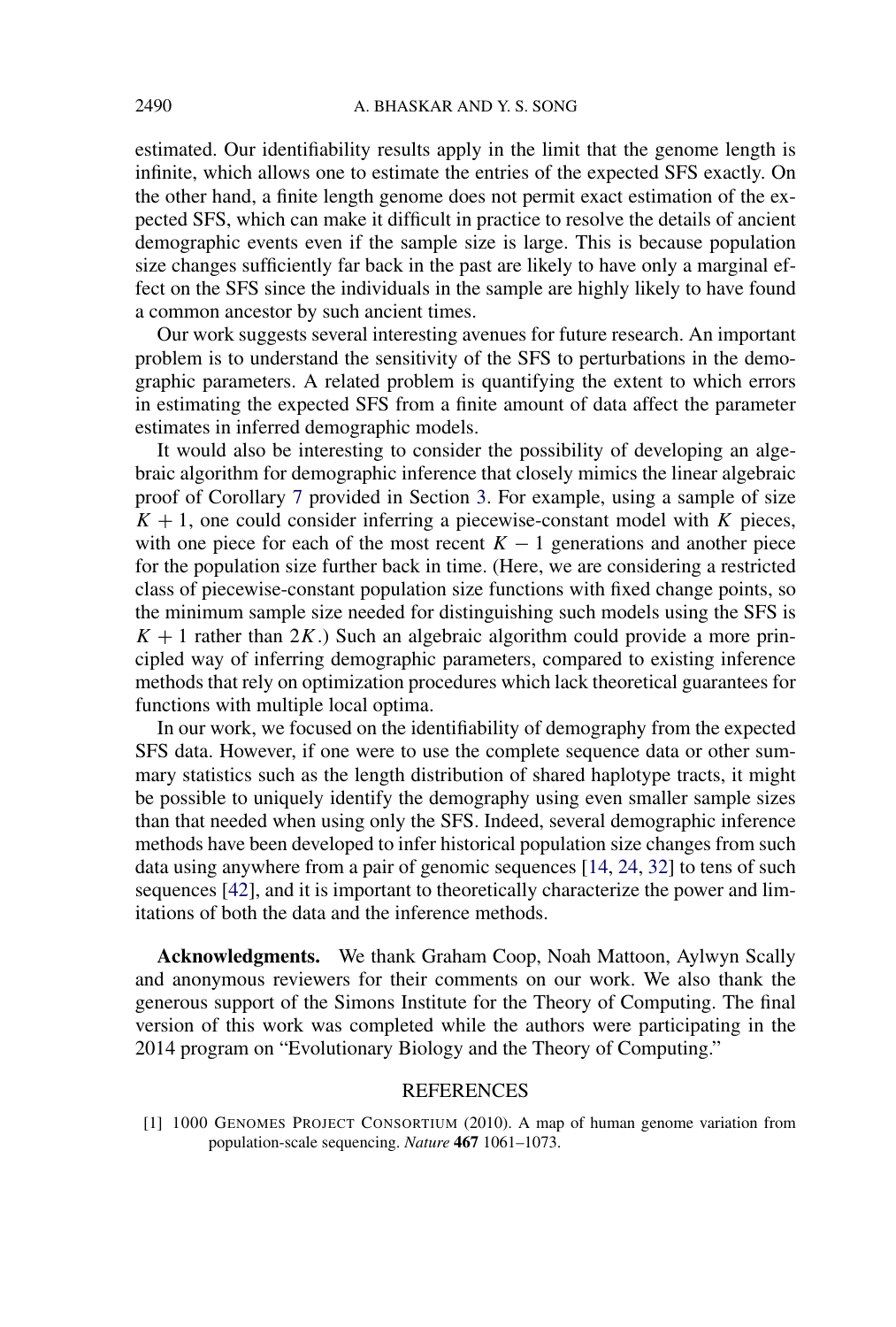- <span id="page-22-0"></span>[2] BOYKO, A. R., WILLIAMSON, S. H., INDAP, A. R., DEGENHARDT, J. D., HERNAN-DEZ, R. D., LOHMUELLER, K. E., ADAMS, M. D., SCHMIDT, S., SNINSKY, J. J., SUNYAEV, S. R. et al. (2008). Assessing the evolutionary impact of amino acid mutations in the human genome. *PLoS Genet*. **4** e1000083.
- [3] CAMPBELL, C. D., OGBURN, E. L., LUNETTA, K. L., LYON, H. N., FREEDMAN, M. L., GROOP, L. C., ALTSHULER, D., ARDLIE, K. G. and HIRSCHHORN, J. N. (2005). Demonstrating stratification in a European American population. *Nat*. *Genet*. **37** 868– 872.
- [4] COVENTRY, A., BULL-OTTERSON, L. M., LIU, X., CLARK, A. G., MAXWELL, T. J., CROSBY, J., HIXSON, J. E., REA, T. J., MUZNY, D. M., LEWIS, L. R. et al. (2010). Deep resequencing reveals excess rare recent variants consistent with explosive population growth. *Nature Communications* **1** 131.
- [5] EXCOFFIER, L., DUPANLOUP, I., HUERTA-SÁNCHEZ, E., SOUSA, V. C. and FOLL, M. (2013). Robust demographic inference from genomic and SNP data. *PLoS Genet*. **9** e1003905.
- [6] FU, W., O'CONNOR, T. D., JUN, G., KANG, H. M., ABECASIS, G., LEAL, S. M., GABRIEL, S., ALTSHULER, D., SHENDURE, J., NICKERSON, D. A. et al. (2012). Analysis of 6515 exomes reveals the recent origin of most human protein-coding variants. *Nature* **493** 216–220.
- [7] FU, Y. X. (1995). Statistical properties of segregating sites. *Theor*. *Popul*. *Biol*. **48** 172–197.
- [8] GANTMACHER, F. R. (2000). *The Theory of Matrices*, *Vol*. 2. Chelsea, New York.
- [9] GAZAVE, E., CHANG, D., CLARK, A. G. and KEINAN, A. (2013). Population growth inflates the per-individual number of deleterious mutations and reduces their mean effect. *Genetics* **195** 969–978.
- [10] GRAVEL, S., HENN, B. M., GUTENKUNST, R. N., INDAP, A. R., MARTH, G. T., CLARK, A. G., YU, F., GIBBS, R. A., BUSTAMANTE, C. D., ALTSHULER, D. L. et al. (2011). Demographic history and rare allele sharing among human populations. *Proc*. *Natl*. *Acad*. *Sci*. *USA* **108** 11983–11988.
- [11] GRIFFITHS, R. C. (2003). The frequency spectrum of a mutation, and its age, in a general diffusion model. *Theor*. *Popul*. *Biol*. **64** 241–251.
- [12] GRIFFITHS, R. C. and TAVARÉ, S. (1998). The age of a mutation in a general coalescent tree. *Comm*. *Statist*. *Stochastic Models* **14** 273–295. [MR1617552](http://www.ams.org/mathscinet-getitem?mr=1617552)
- [13] GUTENKUNST, R. N., HERNANDEZ, R. D., WILLIAMSON, S. H. and BUSTAMANTE, C. D. (2009). Inferring the joint demographic history of multiple populations from multidimensional SNP frequency data. *PLoS Genet*. **5** e1000695.
- [14] HARRIS, K. and NIELSEN, R. (2013). Inferring demographic history from a spectrum of shared haplotype lengths. *PLoS Genet*. **9** e1003521.
- [15] JAMESON, G. J. O. (2006). Counting zeros of generalised polynomials: Descartes' rule of signs and Laguerre's extensions. *The Mathematical Gazette* **90** 223–234.
- [16] KEINAN, A. and CLARK, A. G. (2012). Recent explosive human population growth has resulted in an excess of rare genetic variants. *Science* **336** 740–743.
- [17] KEINAN, A., MULLIKIN, J. C., PATTERSON, N. and REICH, D. (2007). Measurement of the human allele frequency spectrum demonstrates greater genetic drift in East asians than in europeans. *Nat*. *Genet*. **39** 1251–1255.
- [18] KIDD, J. M., GRAVEL, S., BYRNES, J., MORENO-ESTRADA, A., MUSHAROFF, S., BRYC, K., DEGENHARDT, J. D., BRISBIN, A., SHETH, V., CHEN, R. et al. (2012). Population genetic inference from personal genome data: Impact of ancestry and admixture on human genomic variation. *Am*. *J*. *Hum*. *Genet*. **91** 660–671.
- [19] KIMURA, M. (1955). Solution of a process of random genetic drift with a continuous model. *Proc*. *Natl*. *Acad*. *Sci*. *USA* **41** 144–150.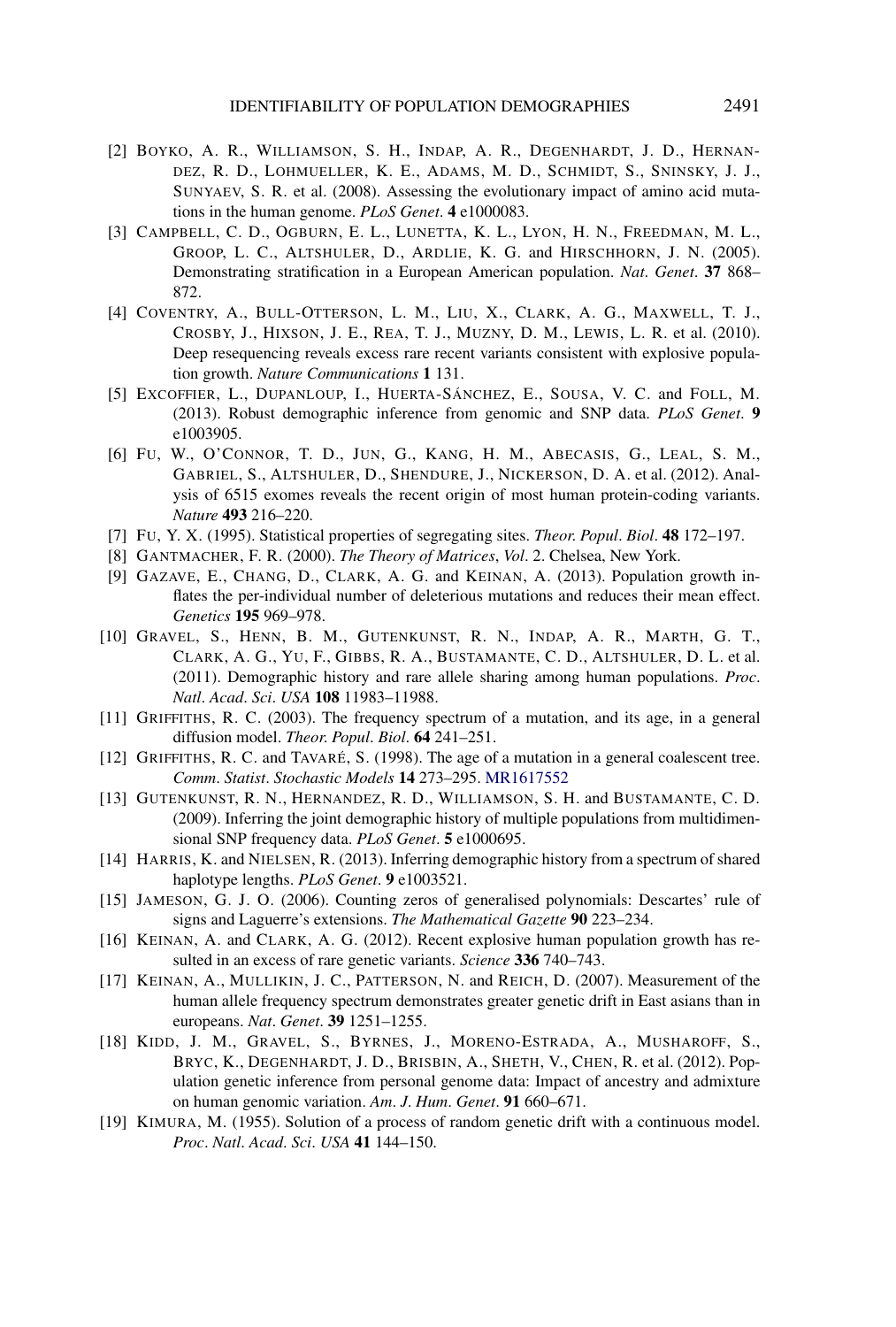- <span id="page-23-0"></span>[20] KIMURA, M. (1969). The number of heterozygous nucleotide sites maintained in a finite population due to steady flux of mutations. *Genetics* **61** 893.
- [21] KINGMAN, J. F. C. (1982). The coalescent. *Stochastic Process*. *Appl*. **13** 235–248. [MR0671034](http://www.ams.org/mathscinet-getitem?mr=0671034)
- [22] KINGMAN, J. F. C. (1982). On the genealogy of large populations. *J*. *Appl*. *Probab*. **19A** 27– 43. [MR0633178](http://www.ams.org/mathscinet-getitem?mr=0633178)
- [23] KINGMAN, J. F. C. (1982). Exchangeability and the evolution of large populations. In *Exchangeability in Probability and Statistics* (*Rome*, 1981) (G. Koch and F. Spizzichino, eds.) 97–112. North-Holland, Amsterdam. [MR0675968](http://www.ams.org/mathscinet-getitem?mr=0675968)
- [24] LI, H. and DURBIN, R. (2011). Inference of human population history from individual wholegenome sequences. *Nature* **475** 493–496.
- [25] LOHMUELLER, K. E., INDAP, A. R., SCHMIDT, S., BOYKO, A. R., HERNANDEZ, R. D., HUBISZ, M. J., SNINSKY, J. J., WHITE, T. J., SUNYAEV, S. R., NIELSEN, R. et al. (2008). Proportionally more deleterious genetic variation in European than in African populations. *Nature* **451** 994–997.
- [26] LUKIC, S. and HEY, J. (2012). Demographic inference using spectral methods on SNP data, with an analysis of the human out-of-Africa expansion. *Genetics* **192** 619–639.
- [27] LUKIĆ, S., HEY, J. and CHEN, K. (2011). Non-equilibrium allele frequency spectra via spectral methods. *Theor*. *Popul*. *Biol*. **79** 203–219.
- [28] MARCHINI, J., CARDON, L. R., PHILLIPS, M. S. and DONNELLY, P. (2004). The effects of human population structure on large genetic association studies. *Nat*. *Genet*. **36** 512–517.
- [29] MARTH, G. T., CZABARKA, E., MURVAI, J. and SHERRY, S. T. (2004). The allele frequency spectrum in genome-wide human variation data reveals signals of differential demographic history in three large world populations. *Genetics* **166** 351–372.
- [30] MYERS, S., FEFFERMAN, C. and PATTERSON, N. (2008). Can one learn history from the allelic spectrum? *Theor*. *Popul*. *Biol*. **73** 342–348.
- [31] NELSON, M. R., WEGMANN, D., EHM, M. G., KESSNER, D., JEAN, P. S., VERZILLI, C., SHEN, J., TANG, Z., BACANU, S.-A., FRASER, D. et al. (2012). An abundance of rare functional variants in 202 drug target genes sequenced in 14,002 people. *Science* **337** 100–104.
- [32] PALAMARA, P. F., LENCZ, T., DARVASI, A. and PE'ER, I. (2012). Length distributions of identity by descent reveal fine-scale demographic history. *Am*. *J*. *Hum*. *Genet*. **91** 809– 822.
- [33] PASANIUC, B., ZAITLEN, N., LETTRE, G., CHEN, G. K., TANDON, A., KAO, W. L., RUCZINSKI, I., FORNAGE, M., SISCOVICK, D. S., ZHU, X. et al. (2011). Enhanced statistical tests for GWAS in admixed populations: assessment using African Americans from CARe and a Breast Cancer Consortium. *PLoS Genet*. **7** e1001371.
- [34] PETKOVŠEK, M., WILF, H. S. and ZEILBERGER, D. (1996). *A* = *B*. A K Peters, Wellesley, MA. [MR1379802](http://www.ams.org/mathscinet-getitem?mr=1379802)
- [35] POLANSKI, A., BOBROWSKI, A. and KIMMEL, M. (2003). A note on distributions of times to coalescence, under time-dependent population size. *Theor*. *Popul*. *Biol*. **63** 33–40.
- [36] POLANSKI, A. and KIMMEL, M. (2003). New explicit expressions for relative frequencies of single-nucleotide polymorphisms with application to statistical inference on population growth. *Genetics* **165** 427–436.
- [37] PRICE, A. L., PATTERSON, N. J., PLENGE, R. M., WEINBLATT, M. E., SHADICK, N. A. and REICH, D. (2006). Principal components analysis corrects for stratification in genomewide association studies. *Nat*. *Genet*. **38** 904–909.
- [38] REPPELL, M., BOEHNKE, M. and ZÖLLNER, S. (2012). FTEC: A coalescent simulator for modeling faster than exponential growth. *Bioinformatics* **28** 1282–1283.
- [39] REPPELL, M., BOEHNKE, M. and ZÖLLNER, S. (2014). The impact of accelerating faster than exponential population growth on genetic variation. *Genetics* **196** 819–828.